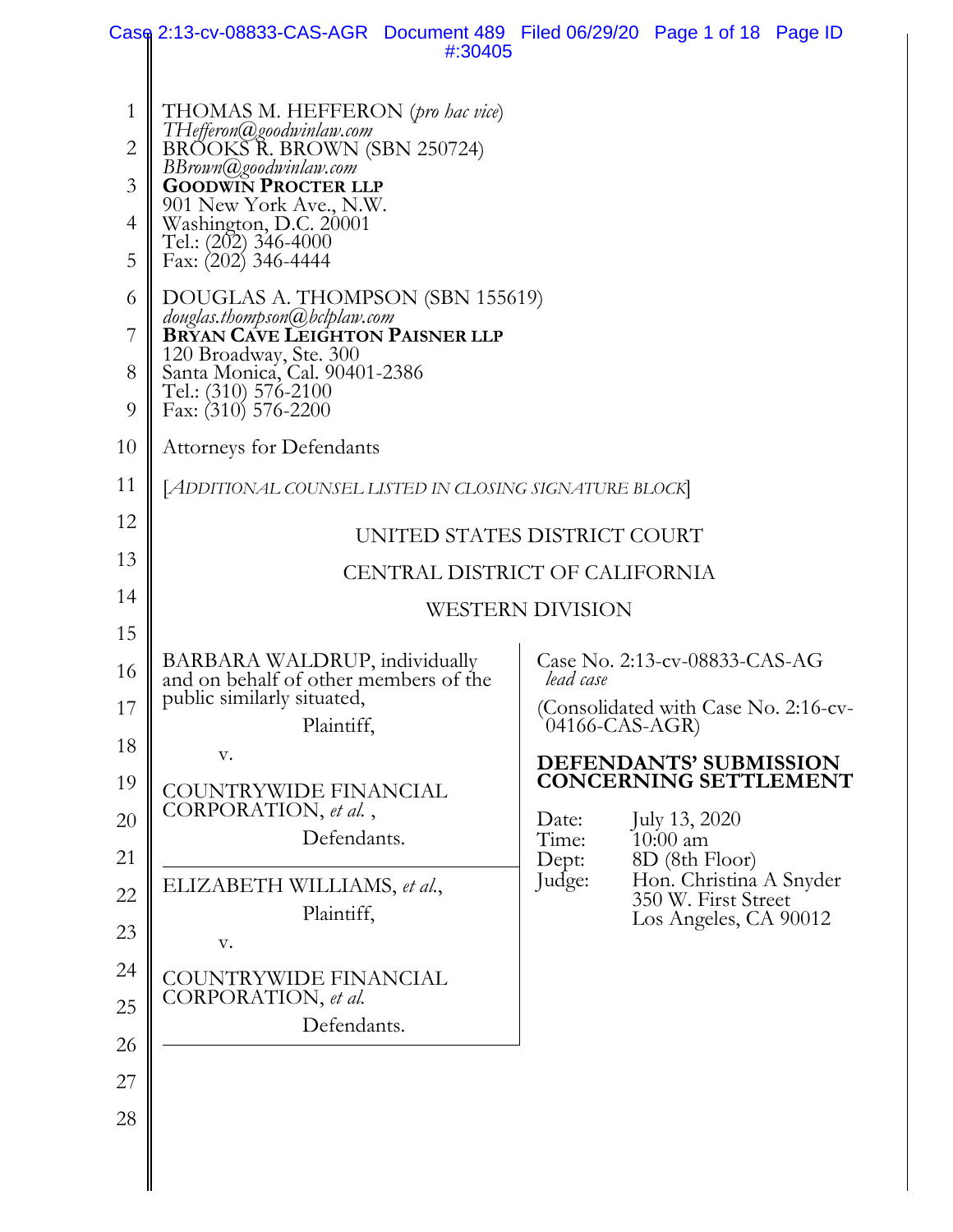|                |    | Case 2:13-cv-08833-CAS-AGR Document 489 Filed 06/29/20 Page 2 of 18 Page ID<br>#:30406 |
|----------------|----|----------------------------------------------------------------------------------------|
| $\mathbf{1}$   |    | <b>TABLE OF CONTENTS</b>                                                               |
| $\overline{2}$ |    | Page                                                                                   |
| 3              |    |                                                                                        |
| $\overline{4}$ |    |                                                                                        |
| 5              | 1. | The weaknesses in Plaintiffs' case support the conclusion the                          |
| 6              |    | settlement is a fair, reasonable and adequate classwide resolution 2                   |
| 7              | 2. | Continued litigation in the absence of settlement would have been                      |
| 8              |    |                                                                                        |
| 9              | 3. |                                                                                        |
| 10             | 4. | The \$250 million settlement amount is more than fair, reasonable                      |
| 11             |    |                                                                                        |
| 12             | 5. | The late stage of proceedings at which the settlement was achieved                     |
| 13             |    |                                                                                        |
| 14             | 6. | The settlement is the product of protracted negotiations                               |
| 15             |    | conducted by experienced consumer class action counsel with the                        |
| 16             |    |                                                                                        |
| 17             | 7. |                                                                                        |
| 18             | 8. | The reaction of class members overwhelmingly favors final                              |
| 19             |    |                                                                                        |
| 20             |    |                                                                                        |
| 21             |    |                                                                                        |
| 22             |    |                                                                                        |
| 23             |    |                                                                                        |
| 24             |    |                                                                                        |
| 25             |    |                                                                                        |
| 26             |    |                                                                                        |
| 27             |    |                                                                                        |
| 28             |    |                                                                                        |
|                |    |                                                                                        |
|                |    |                                                                                        |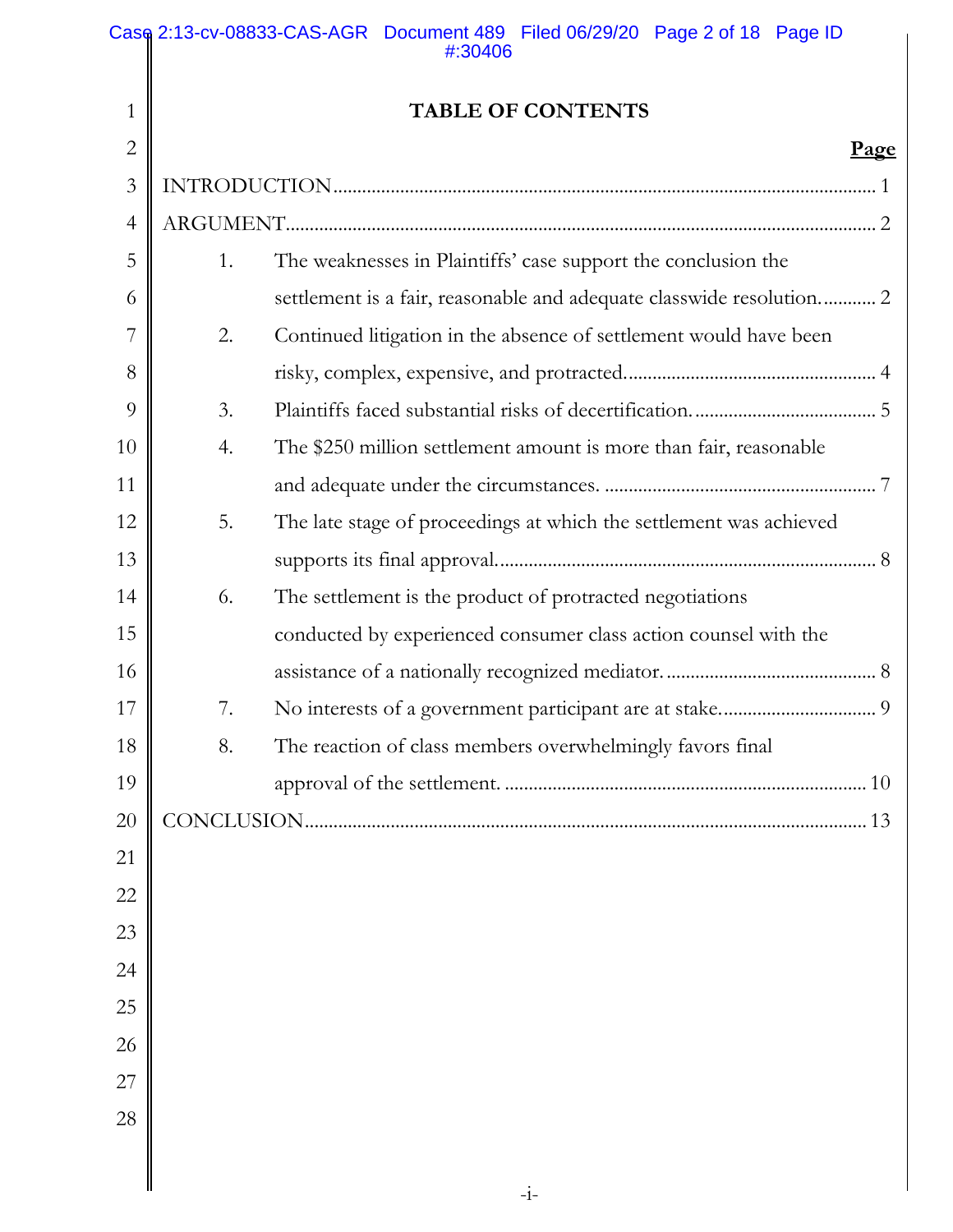|                | Case 2:13-cv-08833-CAS-AGR Document 489 Filed 06/29/20 Page 3 of 18 Page ID<br>#:30407 |  |
|----------------|----------------------------------------------------------------------------------------|--|
| 1              | <b>TABLE OF AUTHORITIES</b>                                                            |  |
| $\mathbf{2}$   | Page(s)                                                                                |  |
| 3              | Cases                                                                                  |  |
| $\overline{4}$ |                                                                                        |  |
| 5              | Adoma v. Univ. of Phoenix, Inc.,                                                       |  |
| 6<br>7         | Barbosa v. Cargill Meat Sols. Corp.,                                                   |  |
| 8              | Churchill Vill., LLC $v$ . GE,                                                         |  |
| 9              |                                                                                        |  |
| 10             | Felix v. WM. Bolthouse Farms, Inc.,                                                    |  |
| 11             |                                                                                        |  |
| 12             | Ferrell v. Buckingham Prop. Mgmt.,                                                     |  |
| 13             | Flores v. ADT LLC,                                                                     |  |
| 14             | No. 16-0029, 2018 U.S. Dist. LEXIS 31784 (E.D. Cal. Feb. 27, 2018)  5                  |  |
| 15<br>16       | Gong-Chun v. Aetna Inc.,                                                               |  |
|                | No. 09-1995, 2012 U.S. Dist. LEXIS 96828 (E.D. Cal. July 11, 2012)  9                  |  |
| 17<br>18       | In re Google Referrer Header Privacy Litig.,                                           |  |
| 19             | Hanlon v. Chrysler Corp.,                                                              |  |
| 20             |                                                                                        |  |
| 21             | Law v. Trump Univ., LLC,                                                               |  |
| 22             |                                                                                        |  |
| 23             | Nat'l Rural Telecomms. Coop. v. DIRECTV, Inc.,                                         |  |
| 24             |                                                                                        |  |
| 25             | Officers for Justice v. Civil Serv. Comm'n,                                            |  |
| 26             | In re Pacific Enters. Sec. Litig.,                                                     |  |
| 27             |                                                                                        |  |
| 28             |                                                                                        |  |
|                |                                                                                        |  |
|                |                                                                                        |  |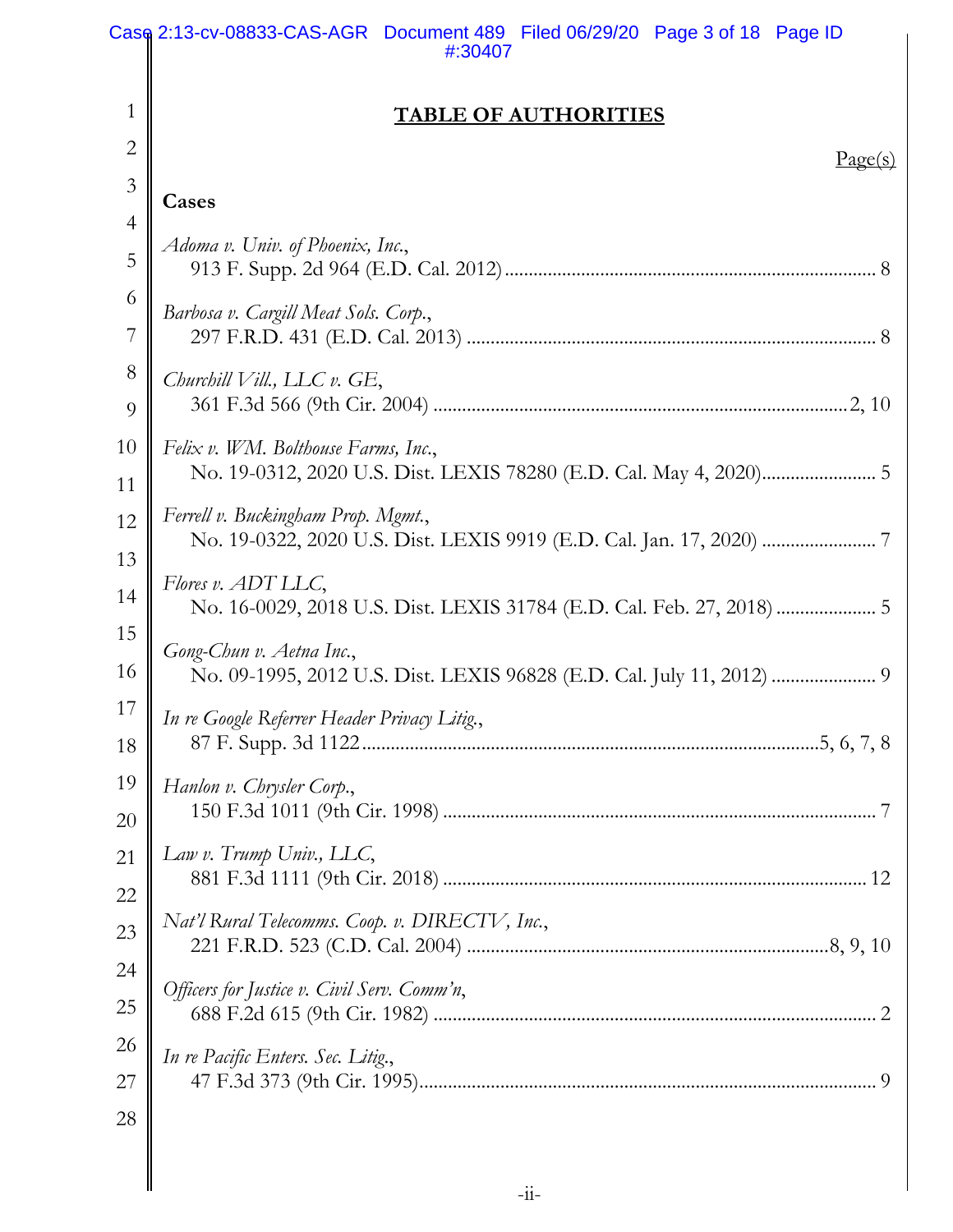|                | Case 2:13-cv-08833-CAS-AGR Document 489 Filed 06/29/20 Page 4 of 18 Page ID<br>#:30408 |
|----------------|----------------------------------------------------------------------------------------|
| 1              | Pallas v. Pac. Bell,                                                                   |
| $\overline{2}$ |                                                                                        |
| 3              | Riker v. Gibbons,                                                                      |
| $\overline{4}$ |                                                                                        |
| 5              | Rodriguez v. West Publ'g Corp.,                                                        |
| 6<br>7         | Staton v. Boeing Co.,                                                                  |
| 8              | True v. Am. Honda Motor Co.,                                                           |
| 9              |                                                                                        |
| 10<br>11       | Waldrup v. Countrywide Fin. Corp.,                                                     |
| 12             | Wallace v. Countrywide Home Loans. Inc.,                                               |
| 13             | No. 08-1463, 2015 U.S. Dist. LEXIS 190929 (C.D. Cal. Apr. 17, 2015) 4, 6               |
| 14             | Wren v. RGIS Inventory Specialists,                                                    |
| 15             | <b>Rules</b>                                                                           |
| 16             |                                                                                        |
| 17             |                                                                                        |
| 18             |                                                                                        |
| 19             |                                                                                        |
| 20<br>21       |                                                                                        |
| 22             |                                                                                        |
| 23             |                                                                                        |
| 24             |                                                                                        |
| 25             |                                                                                        |
| 26             |                                                                                        |
| 27             |                                                                                        |
| 28             |                                                                                        |
|                |                                                                                        |
|                |                                                                                        |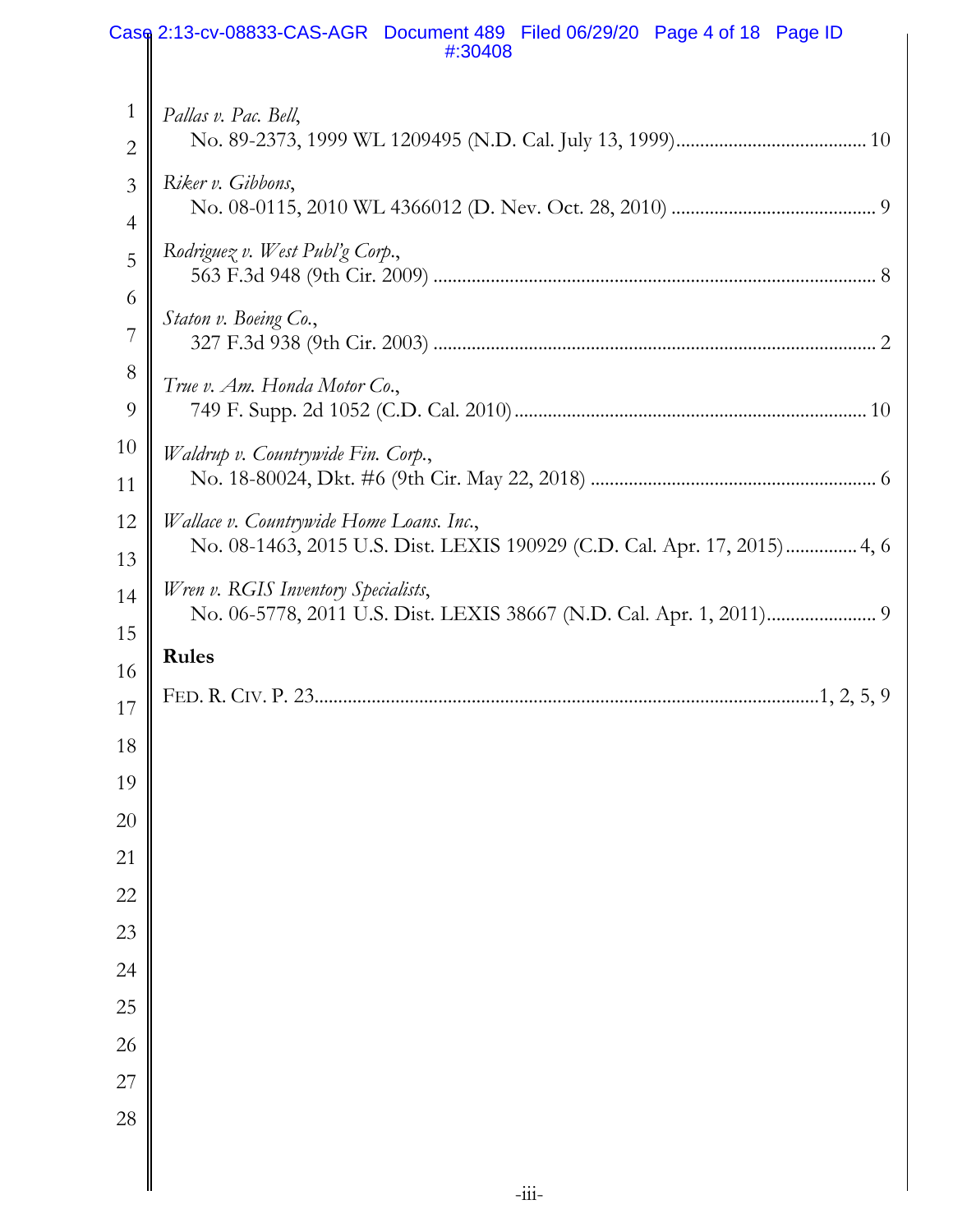<span id="page-4-0"></span>1

2

3

4

5

## <span id="page-4-1"></span>**INTRODUCTION**

Before the Court is Plaintiff's motion for final approval of the class settlement preliminarily approved by this Court on March 30, 2020. *See* ECF No. 475. Defendants submit this filing to set forth their own views on why the settlement is a fair, reasonable, and adequate compromise that warrants final approval under FED. R. CIV. P. 23(e).

6 7 8 9 10 11 12 13 14 15 16 17 18 19 20 21 22 23 24 The \$250,000,000 settlement fund provides substantial benefits to the settlement class, while accounting for the very real risks that Plaintiffs could have continued litigating this case through trial and appeal and recovered nothing for themselves or the settlement class. At the time the settlement was reached, Defendants had filed motions for decertification of the class and for summary judgment supported by substantial evidence developed after the Court's March 2018 certification order. *See* ECF Nos. 434– 35. The Court, having already determined that this case presents a "close question" with no prior precedents supporting Plaintiffs' theory of liability, could have granted either motion on multiple grounds and foreclosed recovery in any amount for the members of the settlement class. ECF No. 247 at 27. The Court also could have denied those motions and let the case go to trial—"h[o]ld[ing] [Plaintiffs] to their theory of proof" (ECF No. 247 at 27)—where Plaintiffs faced a real and substantial risk of a jury finding for Defendants and concluding that the challenged appraisals did not uniformly violate (or violate at all) the Uniform Standards of Professional Appraisal Practice, or that there was no proof of any consequent out-of-pocket injury to Plaintiffs or any class members. Either of those results, and numerous other possible outcomes following from continued District Court and appellate proceedings in the absence of the settlement, exposed Plaintiffs and the settlement class members to real and substantial risk of recovering nothing in these consolidated actions.

25 26 27 28 Under these circumstances, the settlement is more than a fair, reasonable, and adequate resolution of these consolidated actions. This conclusion is reinforced by the positive reception that the settlement has received from the two million-plus member settlement class, with approximately 33 Successful Opt-Outs, three purported "formal"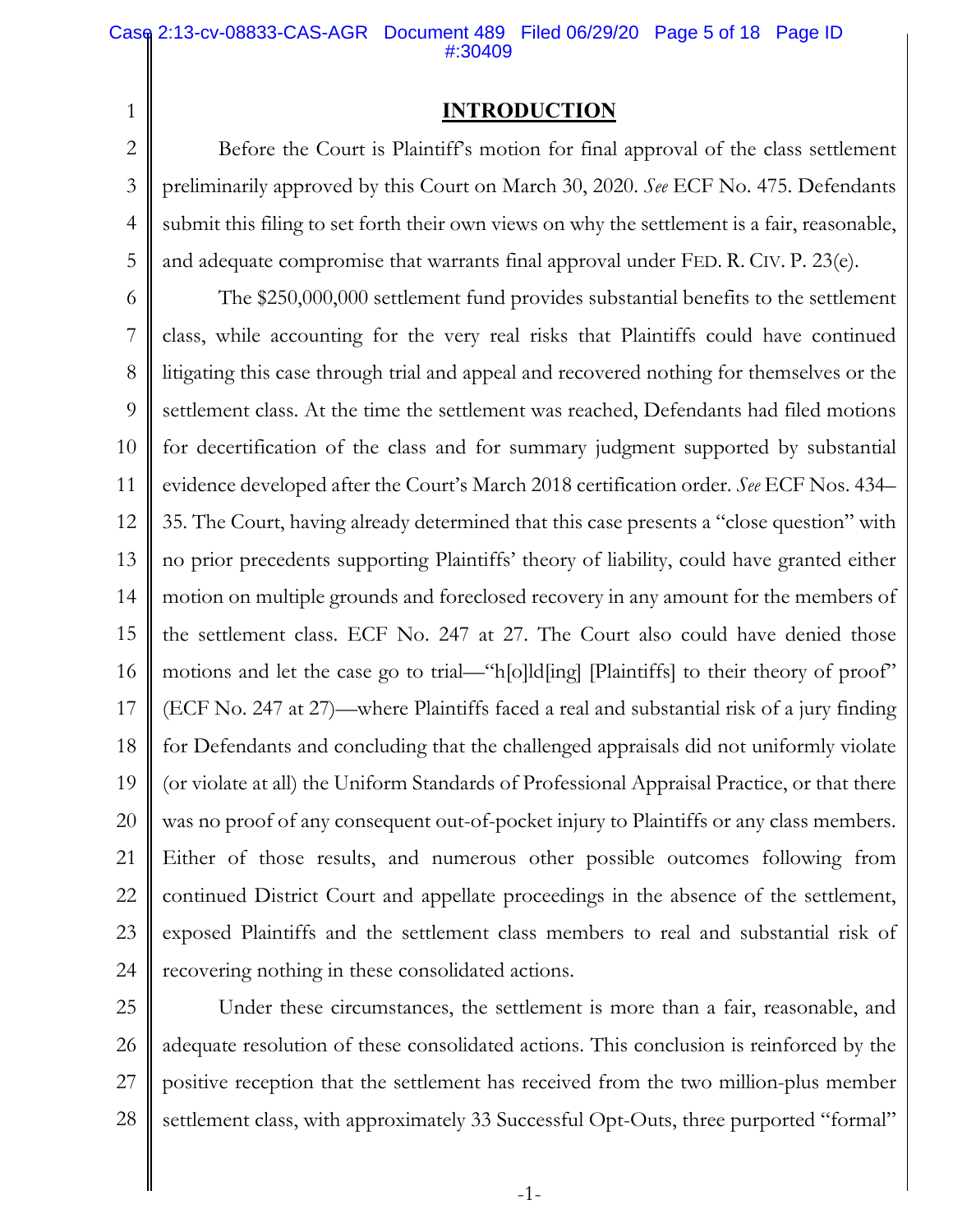### Case 2:13-cv-08833-CAS-AGR Document 489 Filed 06/29/20 Page 6 of 18 Page ID #:30410

1 2 3 objections filed with the Court, and two purported "informal" objections submitted to the settlement administrator or the parties' counsel (but never filed with the Court). *See*  Decl. of Cameron R. Azari ("Azazi Decl.," filed concurrently herewith) ¶ 18 & Att. 2.

<span id="page-5-4"></span><span id="page-5-2"></span>**ARGUMENT**

<span id="page-5-5"></span>5 6 7 8 9 10 11 12 13 14 15 16 17 18 19 20 To determine whether a proposed settlement is fair, reasonable, and adequate under FED. R. CIV. P. 23(e)(2), the Court considers "a number of factors, including: (1) the strength of plaintiffs' case; (2) the risk, expense, complexity, and likely duration of further litigation; (3) the risk of maintaining class action status throughout the trial; (4) the amount offered in settlement; (5) the extent of discovery completed, and the stage of the proceedings [at which the settlement was reached]; (6) the experience and views of counsel; (7) the presence of a governmental participant; and (8) the reaction of the class members to the proposed settlement." *Staton v. Boeing Co.*, 327 F.3d 938, 959 (9th Cir. 2003) (internal citation and quotation marks omitted). "In addition, . . . the settlement may not be the product of collusion among the negotiating parties." *Churchill Vill., LLC v. GE*, 361 F.3d 566, 576 (9th Cir. 2004). "The relative degree of importance to be attached to any particular factor will depend upon and be dictated by the nature of the claim(s) advanced, the type(s) of relief sought, and the unique facts and circumstances presented by each individual case." *Officers for Justice v. Civil Serv. Comm'n*, 688 F.2d 615, 625 (9th Cir. 1982). As applied here, these factors support a finding that the settlement is fair, reasonable, and adequate resolution of these actions.

<span id="page-5-1"></span>21

22

<span id="page-5-0"></span>4

# <span id="page-5-3"></span>**1. The weaknesses in Plaintiffs' case support the conclusion the settlement is a fair, reasonable and adequate classwide resolution.**

23 24 25 26 27 28 This is not a case where Plaintiffs were certain to succeed in prevailing on the merits and maintaining class certification through trial and appeal. To the contrary, numerous aspects of Plaintiffs' claims and theories exposed them to a substantial risk of loss or recovering nothing for themselves or the class. For example, to prevail in these actions and secure a recovery for themselves and the class, Plaintiffs would have had to prove that each one of more than 21,000 independent, third-party appraisers who

-2-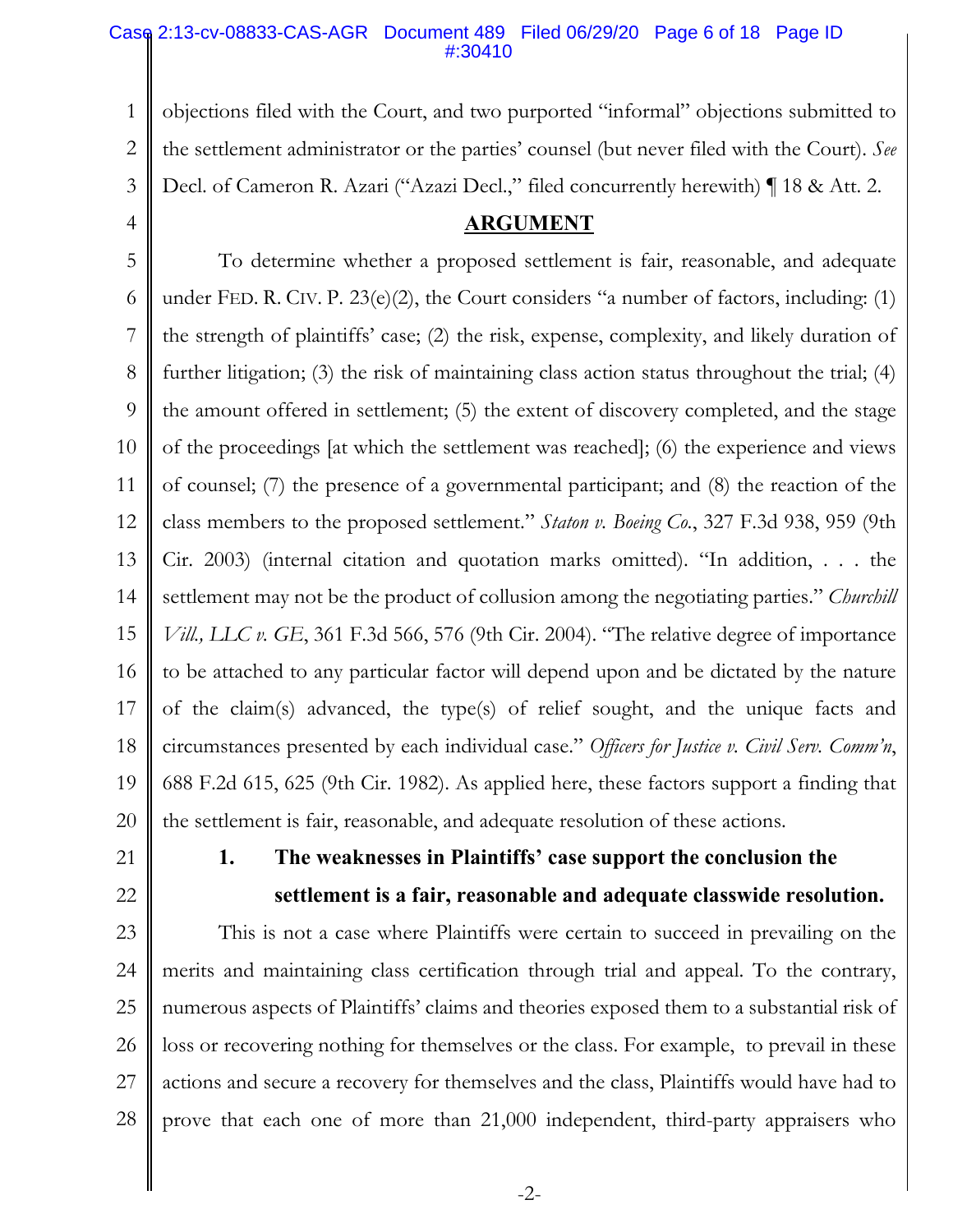#### Case 2:13-cv-08833-CAS-AGR Document 489 Filed 06/29/20 Page 7 of 18 Page ID #:30411

1 2 3 4 5 6 performed nearly 90% of the class appraisals was corrupted by Defendants such that not one of them could have truthfully certified they were offering an independent opinion of value as required by the Uniform Standards of Professional Appraisal Practice (USPAP). *See* ECF No. 434 at 12–21. Plaintiffs would have had to prove that this alleged corruption extended to the thousands of third-party appraisers whose work for Defendants during the class period was limited to a single appraisal. *See id*. at 21.

7 8 9 10 11 12 13 14 15 16 17 18 19 20 And even if Plaintiffs could overcome these (and other) substantial hurdles of proof, they would also have had to prove that none of the 2.4 million class members would have agreed to pay for an appraisal if they had been aware of Plaintiffs' theories as to why their appraisals were not USPAP-compliant—a proposition that would need to withstand evidence that, as loan applicants, the class members were solely interested in appraisals as a means to an end (getting the benefits of the loan), and were indifferent to USPAP compliance. *See id*. at 21–25. In certifying the class, this Court recognized the substantial proof challenges attendant to Plaintiffs' claims and theories, noting that Plaintiffs' ability to recover was a "close question" because there were no legal precedents supporting their theories about USPAP compliance. ECF No. 247 at 27. Likewise, in their motion for final approval, Plaintiffs duly acknowledged that having to carry "the burden at trial to prove that defendant's USPAP violations rendered the appraisals worthless to borrowers" presented a "substantial" "risk[]." ECF No. 478 at 17–18.

21 22 23 24 25 26 27 28 Plaintiffs' "theory of proof" also entailed claims that every appraisal was subject to the same "uniform," "companywide" policies. ECF No. 247 at 3. But, as Defendants demonstrated in their decertification and summary judgment motions with evidence from the discovery record and expert analysis (and were prepared to demonstrate through trial and appeal, if necessary), none of the challenged policies underlying Plaintiffs' claims was in fact "uniform" or "companywide"—some appraisals were governed by certain policies and not by others, and no policy applied to every one of the challenged appraisals. *See* ECF No. 434 at 5–8, 12–18. For example, one of the core

-3-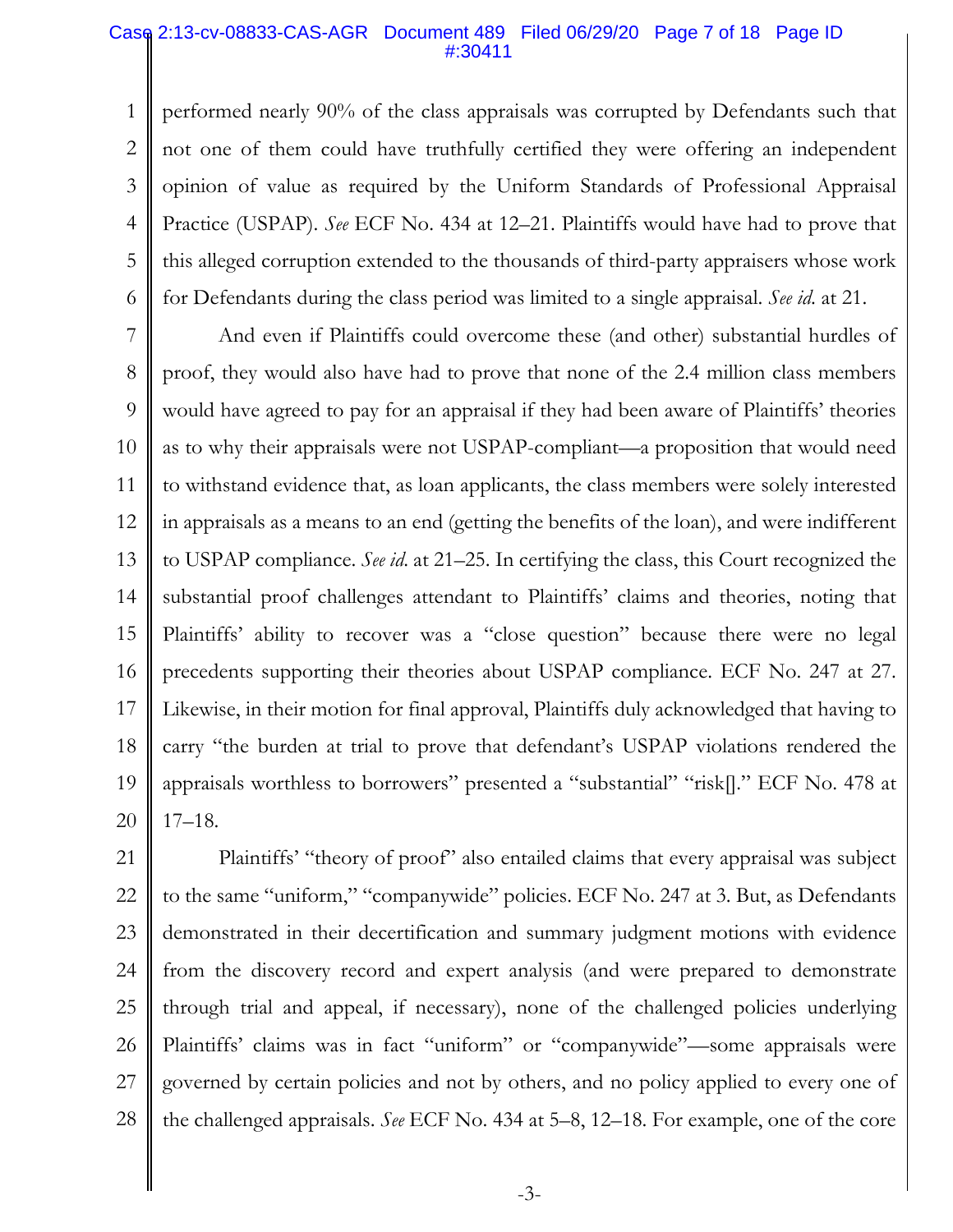### Case 2:13-cv-08833-CAS-AGR Document 489 Filed 06/29/20 Page 8 of 18 Page ID #:30412

- 1 2 policies highlighted by Plaintiffs was described by them to be a "special" process that applied at most to 6.9% of the class appraisals at issue. *See id*. at 6.
- 

3 4 5 6 7 8 9 10 11 12 13 14 15 These (and numerous other) grounds for full or partial summary judgment against Plaintiffs or decertification of the class (in whole or in part) were detailed in the summary judgment and decertification motions filed by Defendants which were pending before the Court at the time of the settlement. *See* ECF Nos. 434–35. These substantial and meritorious motions, and the compendium of evidentiary submissions supporting them, exposed Plaintiffs to the acute risk of recovering nothing for themselves or the class through continued litigation in the absence of the settlement. Recognizing this, some courts have concluded that the pendency of "motions for partial summary judgment and decertification" at the time of settlement is a factor that calls the strength of the plaintiff's case into question and renders settlement "a positive result for the Settlement Class." *See, e.g., Wallace v. Countrywide Home Loans. Inc*., No. 08-1463, 2015 U.S. Dist. LEXIS 190929, at \*14–15 (C.D. Cal. Apr. 17, 2015). The same conclusion applies on the record here.

- <span id="page-7-0"></span>16
- 17

# <span id="page-7-1"></span>**2. Continued litigation in the absence of settlement would have been risky, complex, expensive, and protracted.**

18 19 20 21 For the reasons set forth above in Part 1, continuing to litigate this case would have been risky to Plaintiffs and the class—adverse rulings on class decertification or summary judgment, an adverse outcome at trial, or an adverse appellate result on the merits or class certification could have substantially limited their recovery, even to zero.

22 23 24 25 26 27 28 But even apart from these risks, settlement makes sense because even a favorable outcome could not have been achieved without significant additional labor, expense, and delays. As the multi-year history of proceedings in these actions confirms, they are wide-ranging consumer class actions involving substantial potential exposure, raising complex claims and issues with respect to more than two million appraisals, which already have resulted in protracted and expensive proceedings. Given this, there can be no legitimate doubt that continued litigation through resolution of Defendants'

-4-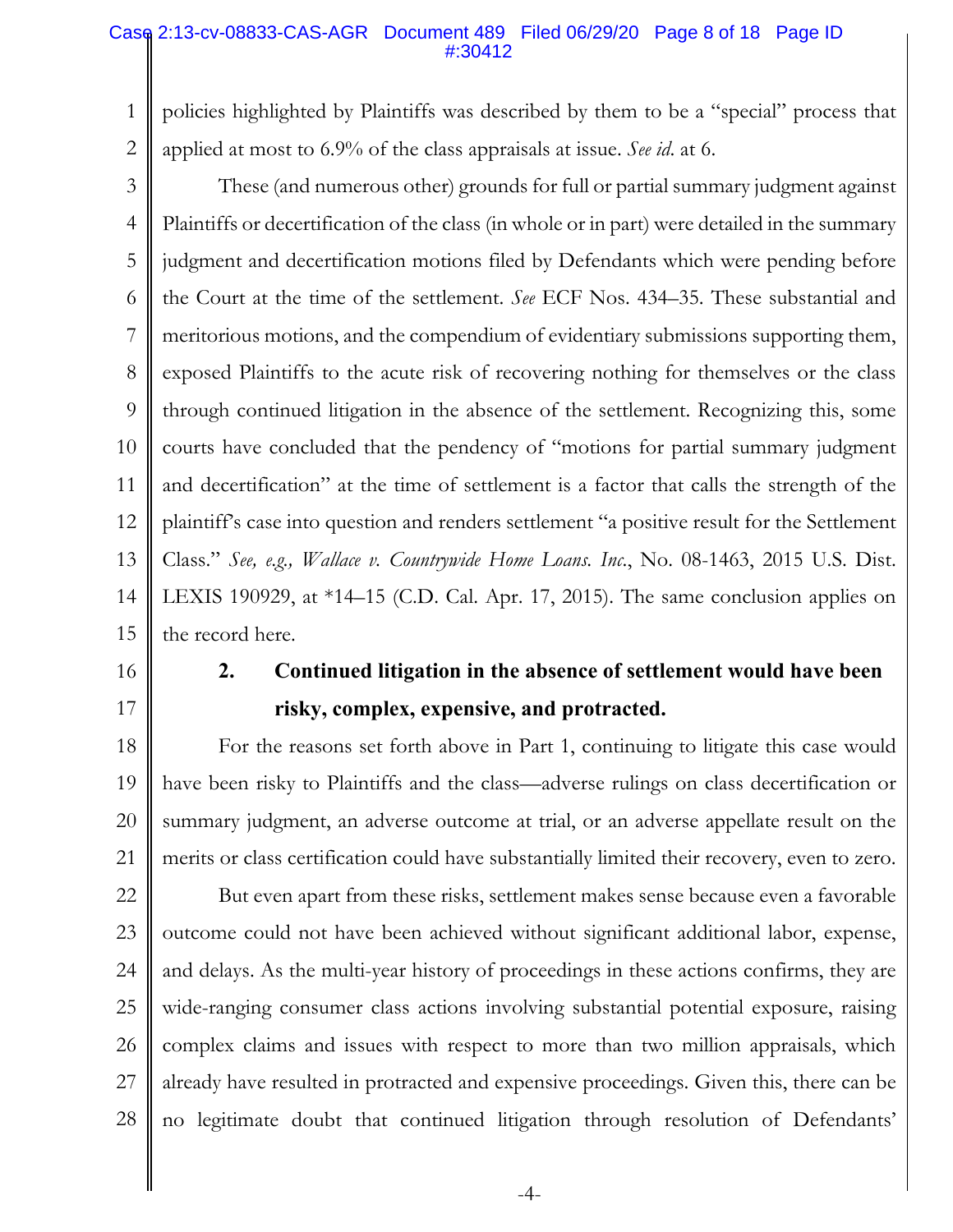### Case 2:13-cv-08833-CAS-AGR Document 489 Filed 06/29/20 Page 9 of 18 Page ID #:30413

<span id="page-8-3"></span>1 2 3 4 5 6 7 8 9 summary judgment and decertification motions, potential trial, and appeal would have continued to be complex, expensive, and protracted. Absent summary judgment in favor of Defendants, Plaintiffs would have to prove their theories of liability and overcome defenses in a trial requiring multiple experts on each side testifying (and seeking to rebut each other's testimony) on the conclusions that can be drawn from a complex data set containing millions of records. *See*, *e.g*., *In re Google Referrer Header Privacy Litig.*, 87 F. Supp. 3d 1122, 1131 (recognizing case "would have been expensive to litigate and try since expert testimony would be necessary" to explain complex issues and to "establish a basis for damages in an untested area").

10 11 12 13 Plaintiffs would also have to overcome defenses raised by Defendants which put the subjective intent of individual appraisers and individual class members at issue. ECF No. 434 at 19–20. And even if Plaintiffs prevailed, they would have had to face an appeal on both merits and class-certification issues.

14 15 16 17 18 For all of these reasons, Plaintiffs have appropriately called the prospect of continued litigation "protracted" and "resource-draining." ECF No. 478 at 18. "[G]reat weight is accorded to the recommendation of counsel" in such assessments as to the risks and expenses of continued litigation. *Flores v. ADT LLC*, No. 16-0029, 2018 U.S. Dist. LEXIS 31784, \*28 (E.D. Cal. Feb. 27, 2018).

<span id="page-8-0"></span>19

### <span id="page-8-2"></span>**3. Plaintiffs faced substantial risks of decertification.**

20 21 22 23 24 25 26 27 28 While "decertification is always a possibility," *Felix v. WM. Bolthouse Farms, Inc*., No. 19-0312, 2020 U.S. Dist. LEXIS 78280, \*22 (E.D. Cal. May 4, 2020), the risk that Plaintiffs would not be able to maintain class status through trial and appeal was particularly acute here. Indeed, in certifying the class, this Court acknowledged that Rule 23 predominance presents "a close question" in these cases. And, at the time of the settlement, Defendants had already filed a substantial decertification motion supported by a compendium of record evidence—raising a host of meritorious arguments that predominance and other Rule 23 prerequisites to class certification were lacking based on the post-certification record. That motion presented substantial risks

<span id="page-8-4"></span><span id="page-8-1"></span>-5-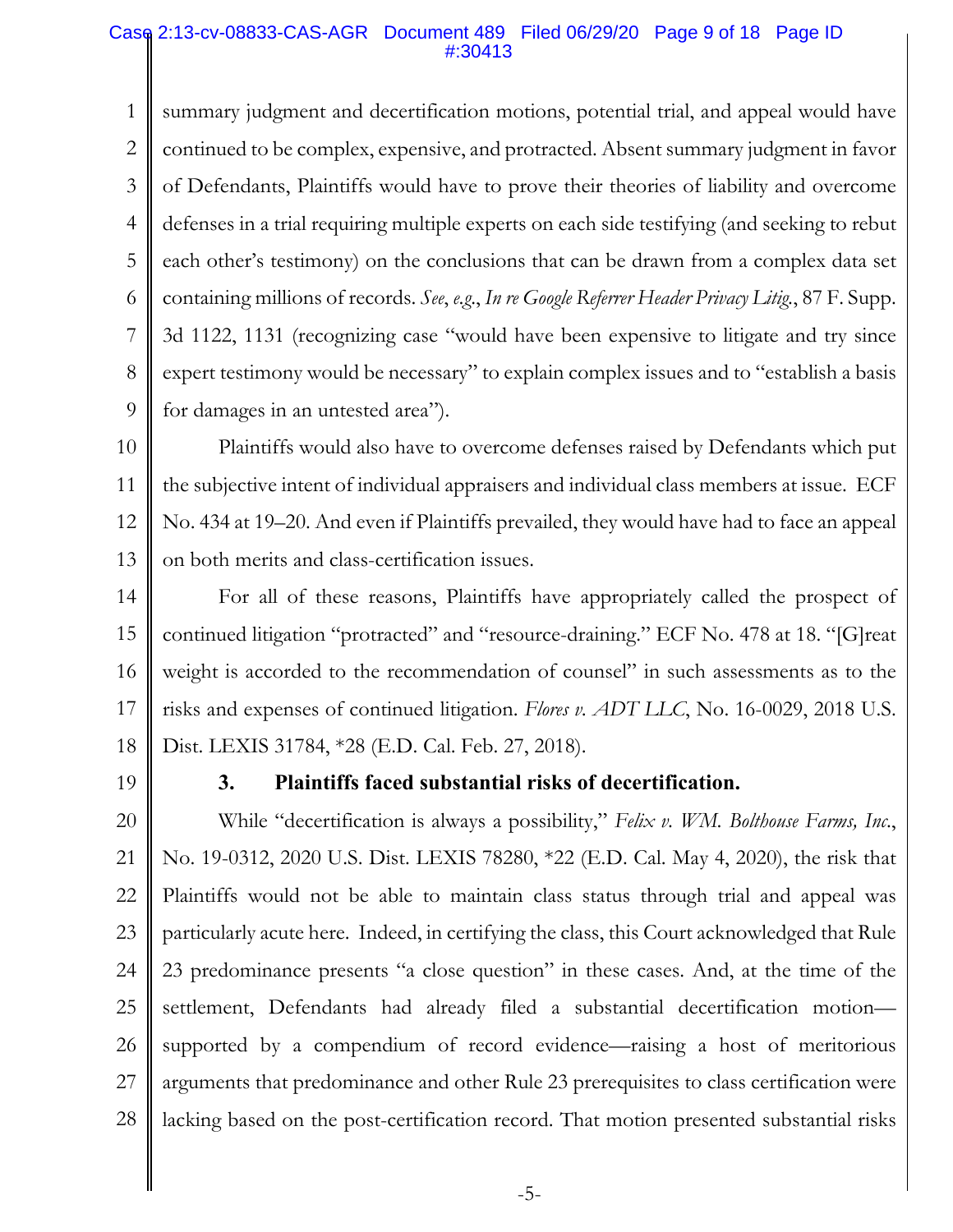### Case<sub>ll</sub> 2:13-cv-08833-CAS-AGR Document 489 Filed 06/29/20 Page 10 of 18 Page ID #:30414

<span id="page-9-0"></span>1 2 3 4 5 6 7 that the class would be decertified, in whole or in part, that counsel in favor of approval of the Settlement. *See also*, *e.g.*, *Google*, 87 F. Supp. 2d at 1131–32 ("Although a class can be certified for settlement purposes, the notion that a district court could decertify a class at any time is an inescapable and weighty risk that weighs in favor of a settlement."); *Wallace*, 2015 U.S. Dist. LEXIS 190929, at \*16 (where there are "grounds on which Defendants could seek to decertify the class if the settlement is not approved," "[t]he risk of decertification should the action proceed favors approving the settlement").

<span id="page-9-2"></span><span id="page-9-1"></span>8 9 10 11 12 13 14 15 16 In addition to the risks of maintaining class status through trial, Plaintiffs faced the risk of losing class status on appeal. While the Ninth Circuit declined discretionary review on an interlocutory basis (*see Waldrup v. Countrywide Fin. Corp.*, No. 18-80024, Dkt. #6 (9th Cir. May 22, 2018)), Defendants would have had the opportunity to renew their objections to class treatment on any appeal from a final judgment, and a favorable ruling on any one of the issues raised could have resulted in a denial of class treatment and consequent reduction of any class recovery to zero. Specifically, class treatment would have been invalidated if the Court of Appeals agreed with Defendants on any of the following:

- 17 18 19 20 (i) that Plaintiffs' allegedly common evidence (in the form of alleged policies and alleged statements) was not uniformly applicable across a class, some of whose appraisals could not have been affected by the alleged policies or statements because they predated them, or for other reasons;
	- (ii) that a presumption of reliance could not be sustained given evidence that many class members never saw the representation they purportedly relied on;

21

22

23

24

25

26

27

28

- (iii) that a presumption of reliance could be rebutted by individualized evidence of non-reliance on, or indifference to, the challenged representations;
- (iv) that the statute of limitations could not be tolled on a classwide basis given individualized issues concerning class members' diligence in protecting their rights and actual knowledge as to the nature of the conduct alleged (such as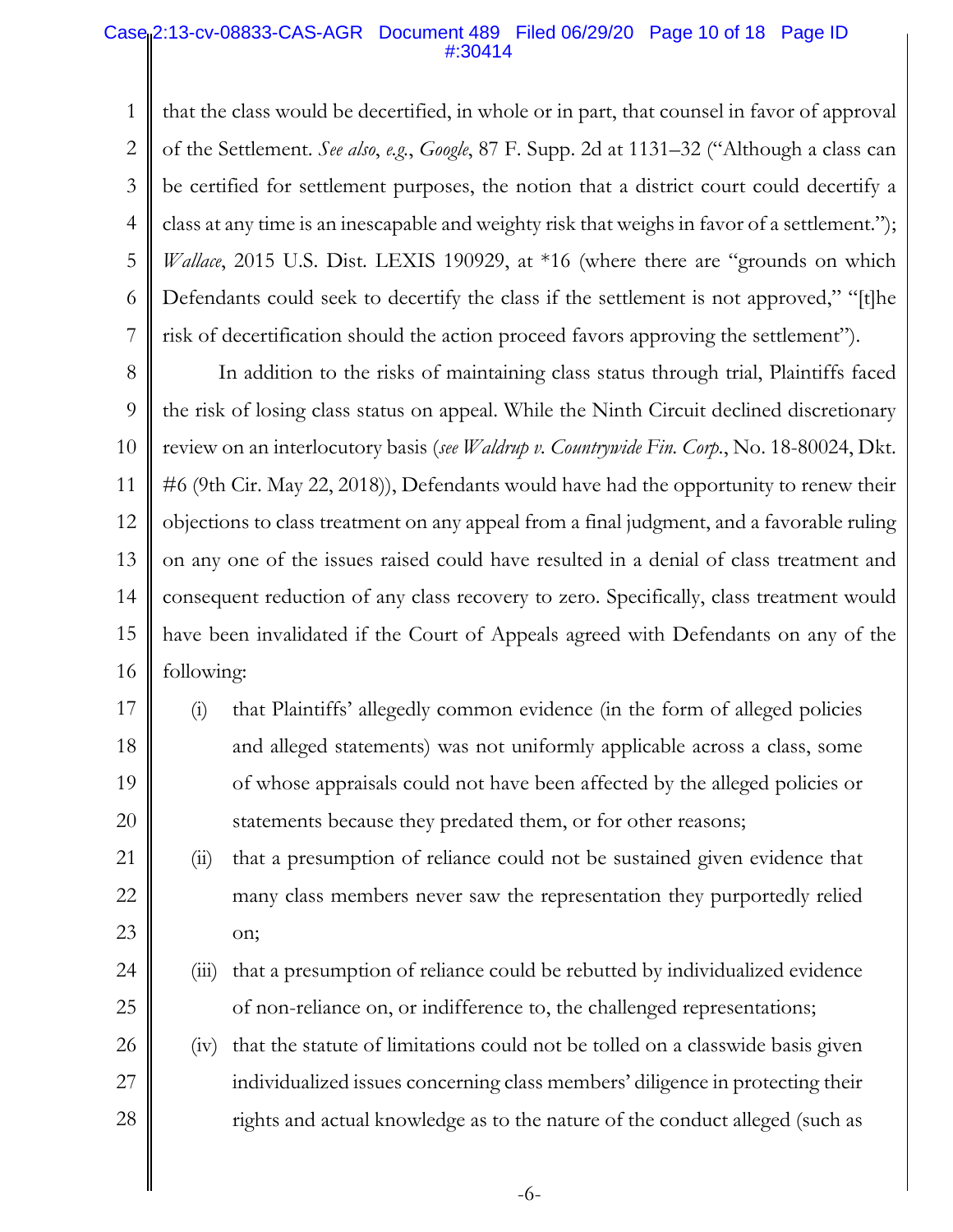through media reports published back to 2007 alleging practices of inflating property appraisals); or

- (v) that out-of-pocket losses could not be proven on a classwide basis given evidence that many borrowers received concrete financial benefits from the challenged appraisals outweighing the costs of the appraisals.
- <span id="page-10-0"></span>6 7

1

2

3

4

5

<span id="page-10-1"></span>**4. The \$250 million settlement amount is more than fair, reasonable and adequate under the circumstances.**

8 9 10 11 12 13 14 15 16 17 18 19 20 21 22 23 24 25 26 27 Against the background of the foregoing risks and the prospect that Plaintiffs could have recovered nothing after more than seven years of litigation and a trial and appeal process likely to be commensurately complex, the \$250,000,000 settlement amount is a fair, reasonable and adequate recovery. That is especially so relative to other settlements that have achieved court approval in this Circuit. *See*, *e.g.*, *Ferrell v. Buckingham Prop. Mgmt.*, No. 19-0322, 2020 U.S. Dist. LEXIS 9919, at \*59 n.20 (E.D. Cal. Jan. 17, 2020) (collecting cases approving settlements representing recoveries of between 0.75% and 10.7% of what plaintiffs could recover at trial, "given the proffered strengths and weaknesses of the claims and defenses, the costs and risks of pursuing this litigation through trial, and the benefit of recovery now versus potentially no recovery"). Here, as Plaintiffs have noted in their motion for final approval, class members who do not optout can expect a direct payment in the amount of least 22% of the appraisal fees they could seek to recover at trial, without the uncertainties of further litigation. ECF No. 478 at 20. And, if the value of the attorneys' fees and litigation costs is treated as a benefit to class members, the class member recovery amount rises to approximately 29% of the appraisal fees they could seek to recover at trial. Either way, the class member recovery amount is certainly sufficient to "fall within a reasonable range of possible settlements, giving 'proper deference to the private consensual decision of the parties' to reach an agreement rather than to continue litigating." *Google*, 87 F. Supp. 3d at 1133 (quoting *Hanlon v. Chrysler Corp*., 150 F.3d 1011, 1027 (9th Cir. 1998)).

<span id="page-10-3"></span><span id="page-10-2"></span>28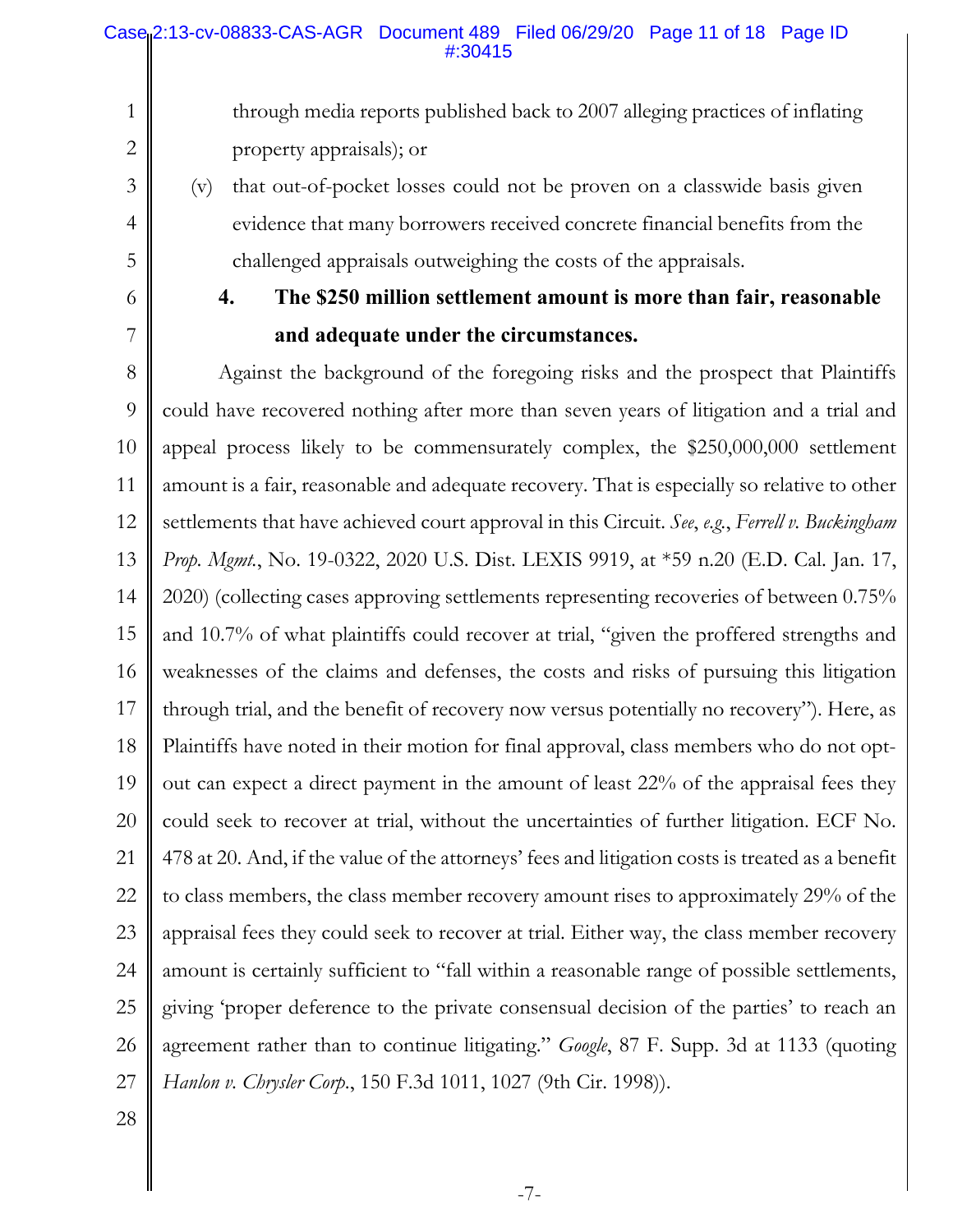2

<span id="page-11-0"></span>1

# <span id="page-11-2"></span>**5. The late stage of proceedings at which the settlement was achieved supports its final approval.**

3 4 5 6 7 8 9 10 11 12 13 14 15 16 17 18 19 20 21 22 23 "A settlement following sufficient discovery and genuine arms-length negotiation is presumed fair." *Adoma v. Univ. of Phoenix, Inc*., 913 F. Supp. 2d 964, 977 (E.D. Cal. 2012). Here, the parties reached their agreement to settle this case after (a) more than seven years of active litigation (including litigation and resolution of numerous motions to dismiss, the completion of substantial and wide-ranging discovery, litigation and resolution of Plaintiffs' certification motion, litigation of Defendants' summary judgment and decertification motions) and just a few months in advance of the scheduled trial date, (b) extensive arms-length negotiations conducted through a wellrecognized professional mediator over many months and three in-person mediation sessions, and (c) the development of a discovery record that left the parties prepared to go to trial. "The extent of Plaintiffs' counsel['s] factual investigation and the amount of pre-compromise litigation shows they 'had a good grasp on the merits of their case before settlement talks began,'" supporting the deference given to their decision to settle. *Google*, 87 F. Supp. 3d at 1134 (quoting *Rodriguez v. West Publ'g Corp*., 563 F.3d 948, 967 (9th Cir. 2009)); *accord*, *e.g.*, *Adoma*, *supra* ("A court is more likely to approve a settlement if most of the discovery is completed because it suggests that the parties arrived at a compromise based on a full understanding of the legal and factual issues surrounding the case."). "What is required is that sufficient discovery has been taken or investigation completed to enable counsel and the court to act intelligently." *Barbosa v. Cargill Meat Sols. Corp*., 297 F.R.D. 431, 447 (E.D. Cal. 2013) (citation omitted). And that is certainly the case here.

- <span id="page-11-1"></span>24
- 25 26

<span id="page-11-6"></span><span id="page-11-5"></span><span id="page-11-4"></span><span id="page-11-3"></span>**6. The settlement is the product of protracted negotiations conducted by experienced consumer class action counsel with the assistance of a nationally recognized mediator.**

27 28 "'Great weight' is accorded to the recommendation of counsel, who are most closely acquainted with the facts of the underlying litigation." *Nat'l Rural Telecomms. Coop.*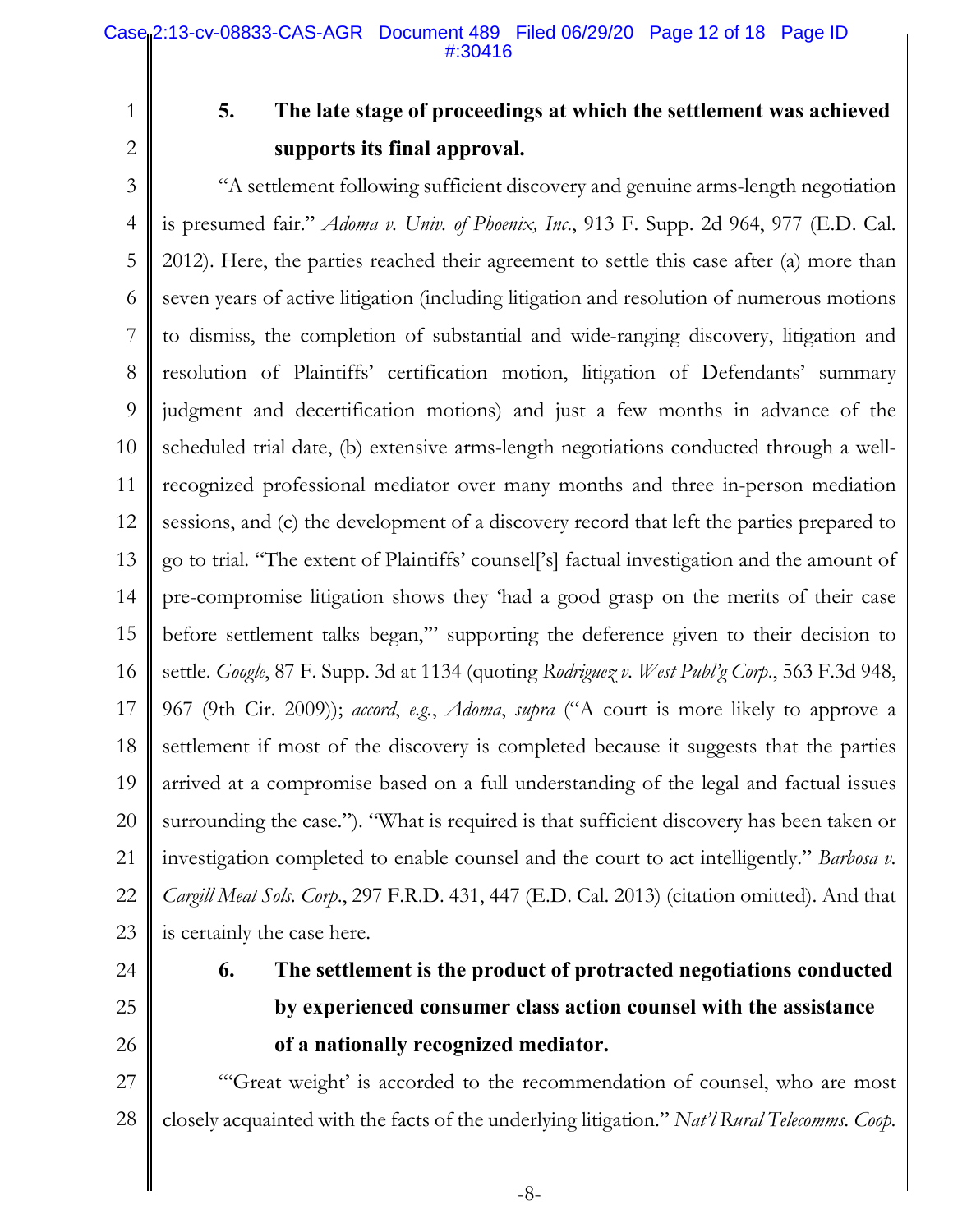<span id="page-12-4"></span>1 2 3 4 5 6 7 *v. DIRECTV, Inc.*, 221 F.R.D. 523, 528 (C.D. Cal. 2004); *accord*, *e.g.*, *Riker v. Gibbons*, No. 08-0115, 2010 WL 4366012, at \*4 (D. Nev. Oct. 28, 2010) ("The recommendation of experienced counsel in favor of settlement carries a great deal of weight in a court's determination of the reasonableness of a settlement."). This deference is predicated on the fact that "parties represented by competent counsel are better positioned than courts to produce a settlement that fairly reflects each party's expected outcome in the litigation." *In re Pacific Enters. Sec. Litig*., 47 F.3d 373, 378 (9th Cir. 1995).

<span id="page-12-6"></span><span id="page-12-3"></span>8 9 10 11 12 13 14 15 16 17 18 19 20 21 22 This Court already found that class counsel "are experienced attorneys" with "a strong class action record," when it found them adequate for Rule 23 purposes. ECF No. 247 at 23. Defendants, likewise, are represented by experienced counsel at multiple nationwide law firms who have (a) litigated countless consumer class actions from the initial complaint through the certification stage, dispositive motion practice, final judgment, and appeal; and (b) negotiated hundreds of class action settlements. *See*, *e.g.*, Decl. of Brooks R. Brown ("Brown Decl," filed concurrently herewith) ¶ 4. The product of "arm's length negotiations between experienced capable counsel after meaningful discovery" is entitled to a "presumption of correctness." *DIRECTV*, 221 F.R.D. at 528. That is particularly the case here, where "the settlement was reached after mediation conducted by an experienced mediator." *Gong-Chun v. Aetna Inc*., No. 09-1995, 2012 U.S. Dist. LEXIS 96828, at \*43 (E.D. Cal. July 11, 2012). Indeed, the settlement here was reached only after multiple mediations facilitated over nearly a year by a nationally recognized mediator (Eric Green of Resolutions LLC), who has substantial experience mediating complex, consumer class actions. *See* Brown Decl. ¶¶ 7–13.

<span id="page-12-0"></span>23

### <span id="page-12-5"></span><span id="page-12-2"></span><span id="page-12-1"></span>**7. No interests of a government participant are at stake.**

24 25 26 27 28 "Because there is no governmental entity involved in this litigation, the seventh factor is inapplicable." *Wren v. RGIS Inventory Specialists*, No. 06-5778, 2011 U.S. Dist. LEXIS 38667, at \*32 (N.D. Cal. Apr. 1, 2011). Moreover, although notice of this settlement was provided to 61 federal and state officials (including the Federal Reserve Bank, Office of the Comptroller of the Currency, the Consumer Financial Protection

-9-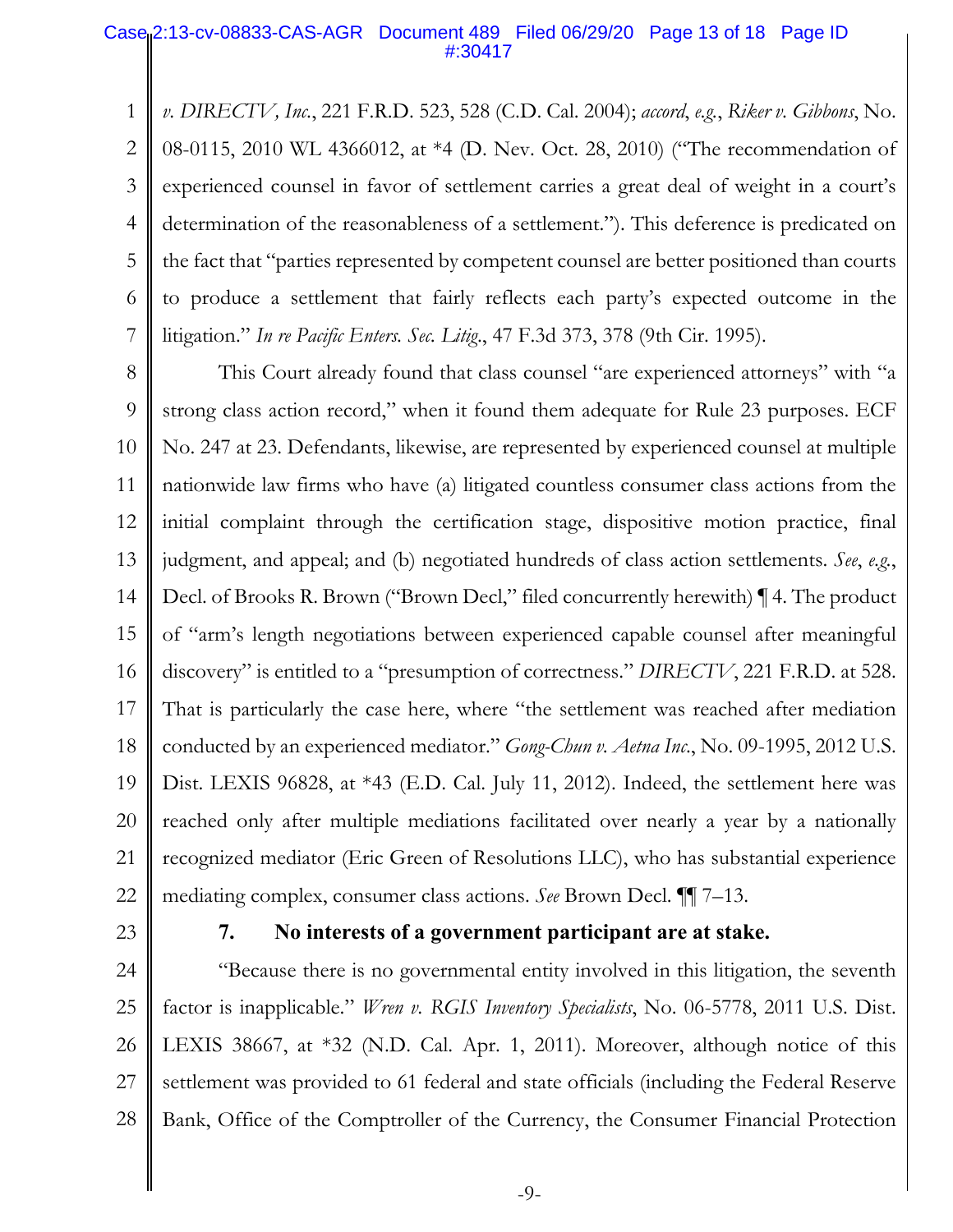### Case<sub>ll</sub> 2:13-cv-08833-CAS-AGR Document 489 Filed 06/29/20 Page 14 of 18 Page ID #:30418

1 2 3 Bureau, the United States Attorney General, and the Attorneys General of all 50 states and territories) about four months ago, none of them have filed or lodged any objection or other submission concerning the settlement with this Court.

# <span id="page-13-0"></span>4

5

# <span id="page-13-4"></span><span id="page-13-3"></span><span id="page-13-2"></span>**8. The reaction of class members overwhelmingly favors final approval of the settlement.**

6 7 8 9 10 11 12 13 To "measure the class's own reaction to the settlement's terms directly, courts look to the number and vociferousness of the objectors." *True v. Am. Honda Motor Co*., 749 F. Supp. 2d 1052, 1079 (C.D. Cal. 2010). "The greater the number of objectors, the heavier the burden on the proponents of settlement to prove fairness." *Pallas v. Pac. Bell*, No. 89-2373, 1999 WL 1209495, at \*6 (N.D. Cal. July 13, 1999); *accord*, *e.g.*, *DIRECTV*, 221 F.R.D. at 529 ("It is established that the absence of a large number of objections to a proposed class action settlement raises a strong presumption that the terms of a proposed class settlement action are favorable to the class members.").

14 15 16 17 18 19 20 21 22 Here, the reaction of class members to the settlement of this case has been strikingly positive—particularly so in light of the large class size of more than two million members. As of the latest information Defendants have received, there have been no more than 33 Successful Opt-Outs (barely 0.001% of the class), only three "objections" to the settlement filed with the Court, and only two "objections" to the settlement sent to the settlement administrator or the parties' counsel. Settlements have been approved with a far higher objection and opt-out rate than this. *See*, *e.g.*, *Churchhill Vill.*, 361 F.3d at 577 (affirming settlement approval with 45 objections and 500 opt-outs out of 90,000 class members).

<span id="page-13-1"></span>23 24 25 26 27 28 Even more strikingly, several of the class members opting out have done so not on account of any complaint that the settlement is unfair or insufficient, but that it is too favorable to class members. For example, one opt-out stated that he "do[es] not desire to be a party to this as I did not suffer any injury of any nature as a result of any action by any of the various defendants." Had this case gone to trial, Defendants could have sought similar testimony from like-minded class members to rebut Plaintiffs' out-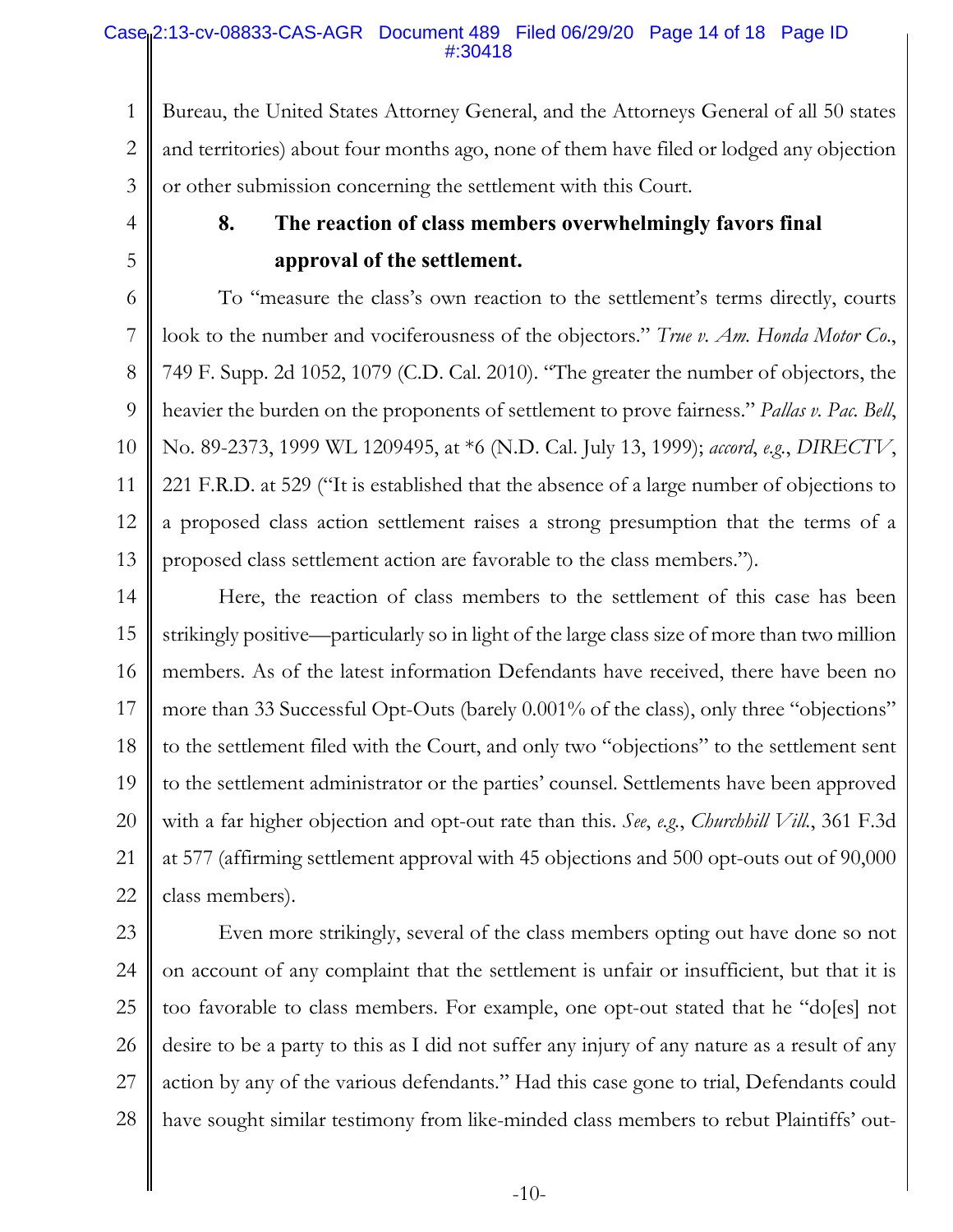#### Case<sub>l</sub> 2:13-cv-08833-CAS-AGR Document 489 Filed 06/29/20 Page 15 of 18 Page ID #:30419

1 2 3 of-pocket damages methodology, so class counsel's decision to settle the case and achieve a substantial recovery for the class without having to contend with this risk was reasonable.

4 5 6 7 8 9 10 11 12 13 14 The three purported objections filed with the Court compel no different conclusion. For example, one class member, Susan G. Fineout, who frames her grievance as an objection to the settlement, does not in fact raise any objection to the settlement at all, nor, for that matter, an objection related to the subject matter of this litigation. Instead, Ms. Fineout asserts unrelated grievances against Defendants arising from her alleged "foreclosure nightmare" and an allegation that Defendants "ignored" her request for a loan modification, among other vaguely described grievances that nowhere use the word "appraisal." *See* ECF No. 483 at 1–2 & *passim*. Ms. Fineout indicates that she has long been represented by counsel in connection with those grievances, and she can presumably continue to pursue them without regard to the outcome of this case.

15 16 17 18 19 20 21 22 23 24 25 26 27 28 Reduced to their essence, the other two objections filed with Court (Harper and Gardner) generally assert that the recovery amount is too low. In addition, Gardner (but not Harper) raises questions about the amount of the class representative award and attorneys' fee/litigation cost awards. As to the former, the assertion that the recovery amount is too low lacks merit for the reasons discussed in Sections 1 through 4 above, particularly considering that (a) the 22% to 29% of assessed appraisal fee recovery amount exceeds that approved in numerous other class action settlements; (b) Defendants' summary judgment, decertification, and other arguments and defenses exposed Plaintiffs and the class to the real and substantial risk of recovering nothing at all; and (c) the Settlement was achieved without the need for protracted and expensive litigation through summary judgment, decertification, trial, and appeal and the attendant risks to Plaintiffs and the class of losing in the course of such proceedings. And Gardner's questions about two elements of the settlement do not constitute substantive objections to its fairness, reasonableness, or adequacy.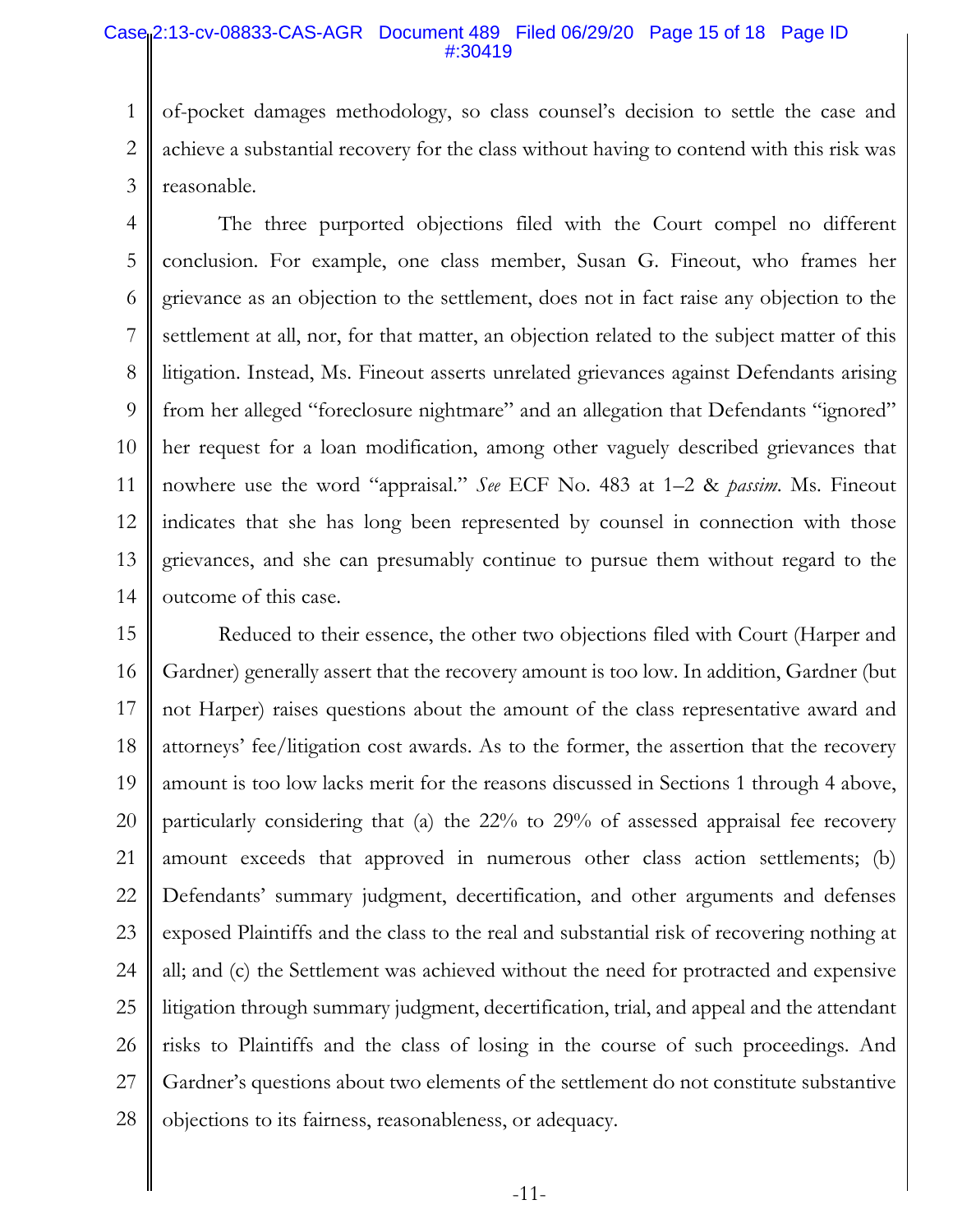### Case<sub>l</sub> 2:13-cv-08833-CAS-AGR Document 489 Filed 06/29/20 Page 16 of 18 Page ID #:30420

1 2 3 4 5 6 7 8 9 10 As to the other two objections sent to the settlement administrator or the parties' counsel, neither of them meets the criteria for a valid objection set forth in this Court's preliminary approval order (ECF No. 475), the class notice (ECF No. 457-1 Ex. B), or the Settlement Agreement (ECF No. 457-1). Among other reasons, neither objection was filed with this Court by the June 15, 2020 deadline. *See* ECF No. 457-1 ¶ 2.09 ("Any Class Member who does not submit a timely Objection in complete accordance with . . . any order of the Court shall not be treated as having filed a valid Objection to the Settlement"). Even setting this defect aside, however, the purported objections only generally assert that the class member recovery amount is too low and so lack merit for the same reasons as the two objections filed with the Court raising the same issue.

11 12 13 14 15 16 17 18 19 20 21 In any event, class members who believed they could have obtained a higher recovery through continued litigation remained free to opt out and seek one. Indeed, class members were given not just one but two opportunities to opt out, first as part of the initial notice following class certification and again after the settlement was reached. *See* ECF No. 331 ¶ 3; ECF No. 457-1 ¶¶ 2.07–2.09. This second opportunity to optout after the Settlement Agreement was announced is not required, but was made part of the settlement terms nonetheless by agreement of the parties. *See*, *e.g.*, *Law v. Trump Univ., LLC*, 881 F.3d 1111, 1121 (9th Cir. 2018) (holding that "due process does not compel a second opt-out opportunity"). That this extra opt-out opportunity was afforded—and yet so rarely exercised—speaks volumes about the adequacy and fairness of the settlement amount.

<span id="page-15-0"></span>-12-

- 22
- 23 ///
- 24
- 25 ///
- 26
- 27

///

28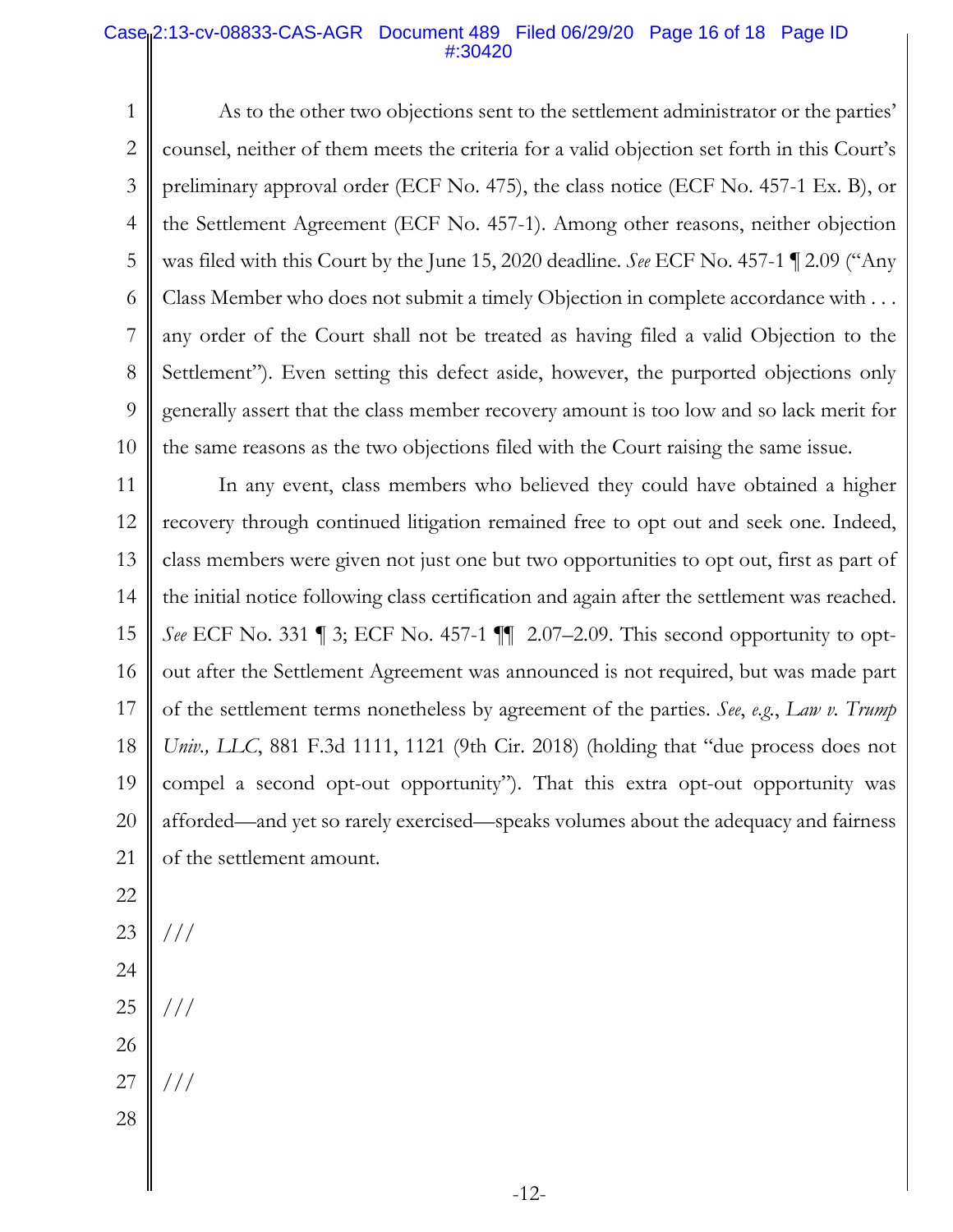<span id="page-16-0"></span>

|                | Case <sub>l</sub> 2:13-cv-08833-CAS-AGR Document 489 Filed 06/29/20 Page 17 of 18 Page ID<br>#:30421 |
|----------------|------------------------------------------------------------------------------------------------------|
|                |                                                                                                      |
| $\mathbf{1}$   | <u>CONCLUSION</u>                                                                                    |
| $\overline{2}$ | For the reasons stated above, Defendants respectfully submit that the settlement                     |
| $\mathfrak{Z}$ | reached by the parties in arm's-length, mediator-facilitated negotiations represents a fair,         |
| $\overline{4}$ | adequate, and reasonable resolution of these cases.                                                  |
| 5              |                                                                                                      |
| 6              | Respectfully submitted,                                                                              |
| 7              | Dated: June 29, 2020<br>By: /s/ <i>Brooks R. Brown</i>                                               |
| 8              | THOMAS M. HEFFERON (pro hac vice)<br>THefferon@goodwinlaw.com                                        |
| 9              | BBrown@goodwinlaw.com                                                                                |
| 10             | RICHARD M. WYNER (pro hac vice)<br>RWyner@goodwinlaw.com                                             |
| 11             | KEITH LEVENBERG (pro hac vice)<br>KLevenberg@goodwinlaw.com                                          |
| 12             | <b>GOODWIN PROCTER LLP</b><br>901 New York Ave., N.W.                                                |
| 13             | Washington, D.C. 20001<br>Tel.: $(202)$ 346-4000                                                     |
| 14             | Fax: (202) 346-4444                                                                                  |
| 15             |                                                                                                      |
| 16             | By: /s/ Douglas A. Thompson                                                                          |
| 17             | DOUGLAS A. THOMPSON (SBN 155619)<br>douglas.thompson@hclplaw.com                                     |
| 18             | ROBERT E. BOONE III (SBN 132780)<br>reboone@hclplaw.com                                              |
| 19             | LINDĂ C. HSU (SBN 239880)<br>linda.hsu@.bclplaw.com                                                  |
| 20             | <b>BRYAN CAVE LEIGHTON PAISNER LLP</b><br>120 Broadway, Ste. 300                                     |
| 21             | Santa Monica, Cal. 90401-2386<br>Tel.: (310) 576-2100                                                |
| 22             | Fax: (310) 576-2200                                                                                  |
| 23             | ENU A. MAINIGI (pro hac vice)<br>emainizi(Q)wc.com                                                   |
| 24             | KENNETH C. SMURZYNSKI (pro hac vice)<br>ksmurzynski@wc.com                                           |
| 25             | CRAIG D. SINGER (pro hac vice)<br>$\mathit{csinger}(a)$ <i>wc.com</i>                                |
| 26             | <b>BETH A. STEWART</b> (pro hac vice)<br>bstewart@wc.com<br><b>WILLIAMS &amp; CONNOLLY LLP</b>       |
| 27             | 725 12 <sup>th</sup> St., N.W.<br>Washington, D.C. 20005                                             |
| 28             | Tel.: (202) 434-5000                                                                                 |
|                |                                                                                                      |
|                | 1 <sub>2</sub>                                                                                       |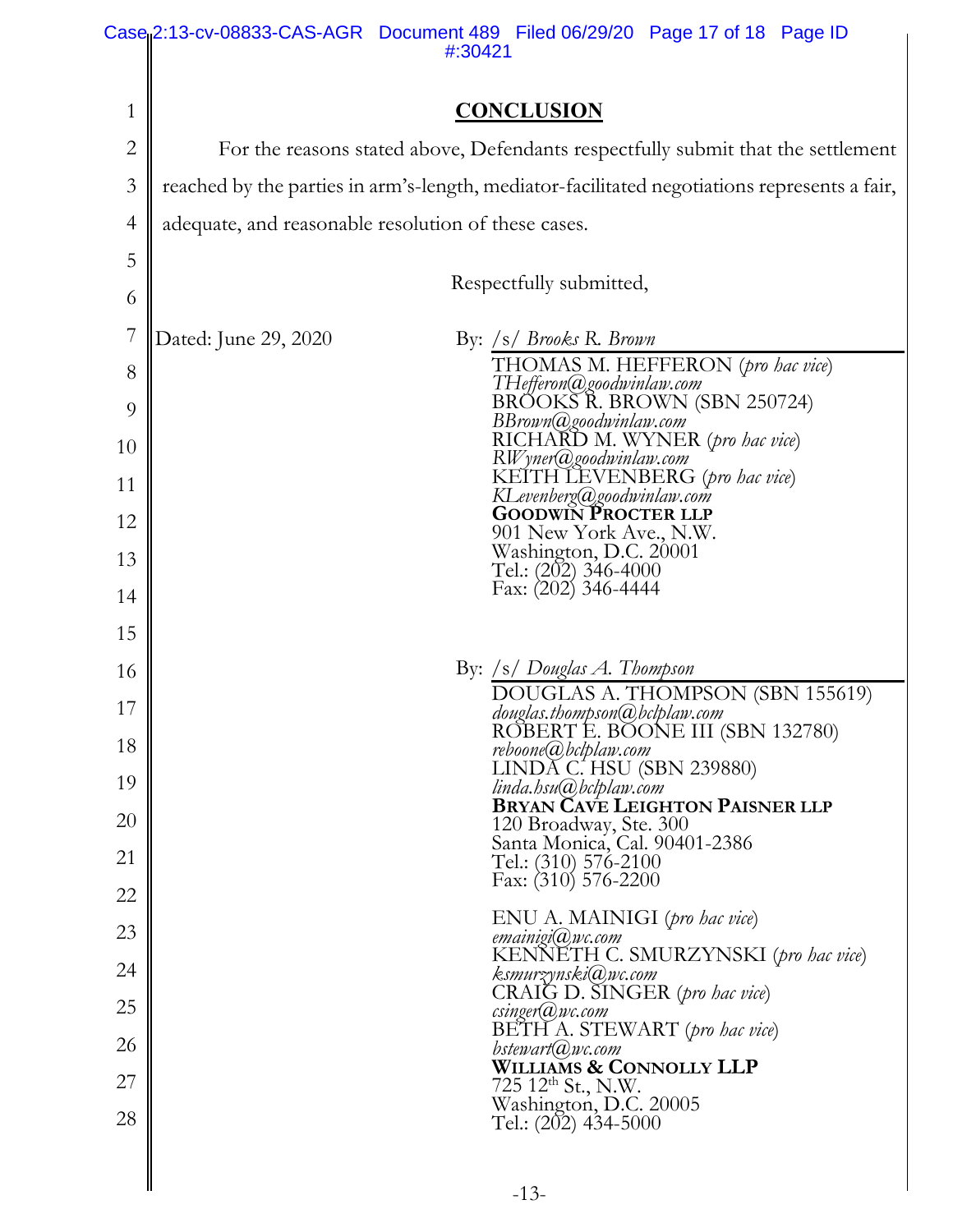|                | Case 2:13-cv-08833-CAS-AGR Document 489 Filed 06/29/20 Page 18 of 18 Page ID<br>#:30422 |                          |  |
|----------------|-----------------------------------------------------------------------------------------|--------------------------|--|
|                |                                                                                         |                          |  |
| $\mathbf{1}$   |                                                                                         | Fax: (202) 434-5029      |  |
| $\sqrt{2}$     |                                                                                         | Attorneys for Defendants |  |
| $\mathfrak{Z}$ |                                                                                         |                          |  |
| $\overline{4}$ |                                                                                         |                          |  |
| 5              |                                                                                         |                          |  |
| 6              |                                                                                         |                          |  |
| $\overline{7}$ |                                                                                         |                          |  |
| $8\,$          |                                                                                         |                          |  |
| $\overline{9}$ |                                                                                         |                          |  |
| $10\,$         |                                                                                         |                          |  |
| $11\,$         |                                                                                         |                          |  |
| $12\,$         |                                                                                         |                          |  |
| 13             |                                                                                         |                          |  |
| $14\,$         |                                                                                         |                          |  |
| 15             |                                                                                         |                          |  |
| $16\,$         |                                                                                         |                          |  |
| $17\,$         |                                                                                         |                          |  |
| $18\,$         |                                                                                         |                          |  |
| 19             |                                                                                         |                          |  |
| 20             |                                                                                         |                          |  |
| 21             |                                                                                         |                          |  |
| 22             |                                                                                         |                          |  |
| 23             |                                                                                         |                          |  |
| 24             |                                                                                         |                          |  |
| 25             |                                                                                         |                          |  |
| 26             |                                                                                         |                          |  |
| $27\,$         |                                                                                         |                          |  |
| 28             |                                                                                         |                          |  |
|                |                                                                                         |                          |  |
|                |                                                                                         | .14                      |  |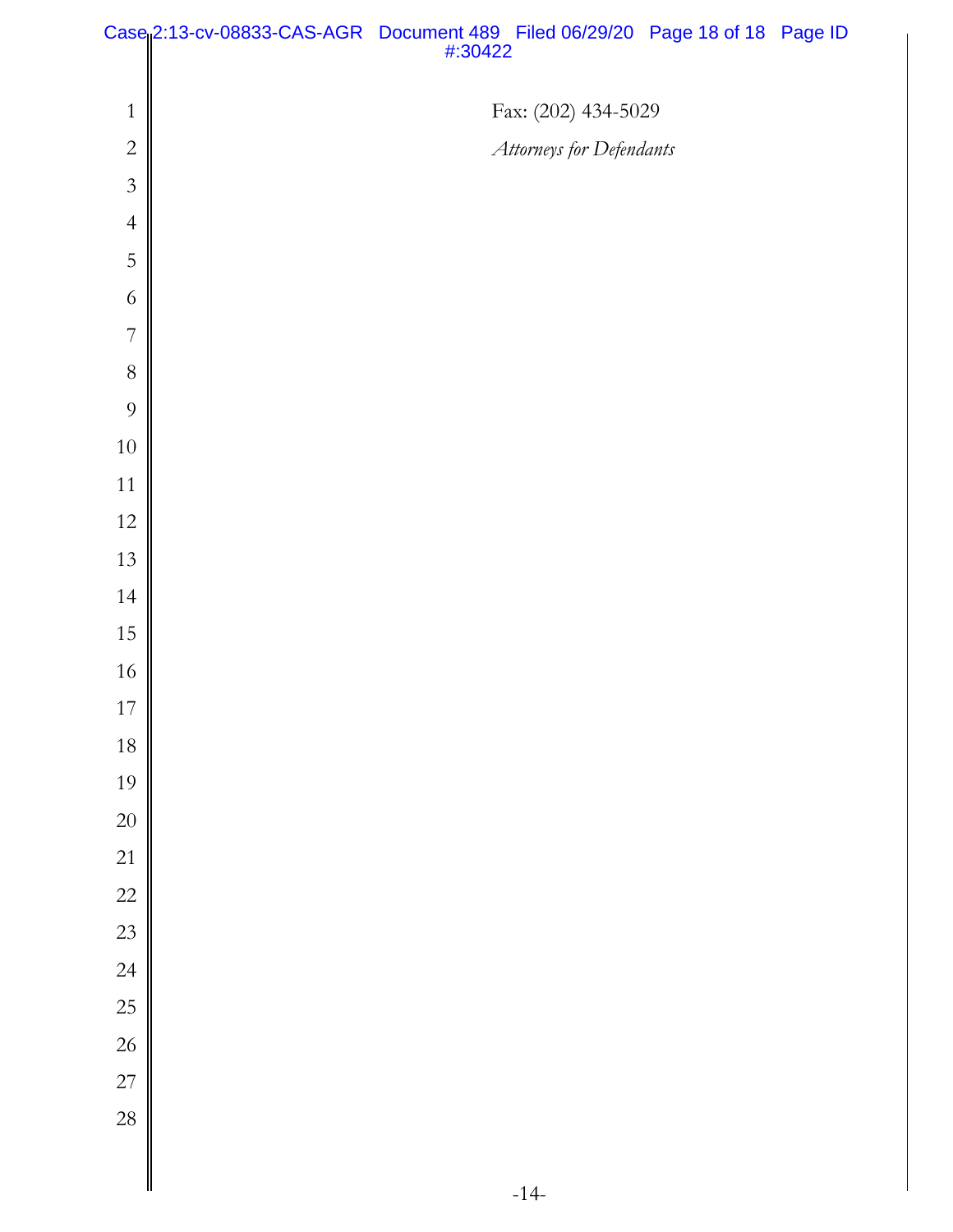|                | Case 2:13-cv-08833-CAS-AGR Document 489-1 Filed 06/29/20 Page 1 of 6 Page ID | #:30423 |                                                                     |                                                |  |
|----------------|------------------------------------------------------------------------------|---------|---------------------------------------------------------------------|------------------------------------------------|--|
|                |                                                                              |         |                                                                     |                                                |  |
| $\mathbf{1}$   | THOMAS M. HEFFERON (pro hac vice)<br>THefferon@goodwinlaw.com                |         |                                                                     |                                                |  |
| $\overline{2}$ | BRŐOKŠŘ. BROWN (SBN 250724)<br>BBrown@goodwinlaw.com                         |         |                                                                     |                                                |  |
| 3              | <b>GOODWIN PROCTER LLP</b><br>901 New York Ave., N.W.                        |         |                                                                     |                                                |  |
| 4<br>5         | Washington, D.C. 20001<br>Tel.: (202) 346-4000<br>Fax: (202) 346-4444        |         |                                                                     |                                                |  |
| 6              | DOUGLAS A. THOMPSON (SBN 155619)                                             |         |                                                                     |                                                |  |
| 7              | douglas.thompson@hclplaw.com<br><b>BRYAN CAVE LEIGHTON PAISNER LLP</b>       |         |                                                                     |                                                |  |
| 8              | 120 Broadway, Ste. 300<br>Santa Monica, Cal. 90401-2386                      |         |                                                                     |                                                |  |
| 9              | Tel.: (310) 576-2100<br>Fax: (310) 576-2200                                  |         |                                                                     |                                                |  |
| 10             | <b>Attorneys for Defendants</b>                                              |         |                                                                     |                                                |  |
| 11             |                                                                              |         |                                                                     |                                                |  |
| 12             | UNITED STATES DISTRICT COURT                                                 |         |                                                                     |                                                |  |
| 13             | CENTRAL DISTRICT OF CALIFORNIA                                               |         |                                                                     |                                                |  |
| 14             |                                                                              |         | <b>WESTERN DIVISION</b>                                             |                                                |  |
| 15             | BARBARA WALDRUP, individually<br>and on behalf of other members of the       |         | Case No. 2:13-cv-08833-CAS-AGR<br>lead case                         |                                                |  |
| 16             | public similarly situated,                                                   |         | (Consolidated with Case No. 2:16-cv-                                |                                                |  |
| 17             | Plaintiff,                                                                   |         | $04166$ -CAS-AGR)                                                   |                                                |  |
| 18             | V.                                                                           |         | <b>DECLARATION OF BROOKS R.</b><br><b>BROWN, ESQ. IN SUPPORT OF</b> |                                                |  |
| 19             | COUNTRYWIDE FINANCIAL<br>CORPORATION, et al.,                                |         | DEFENDANTS' SUBMISSION<br><b>CONCERNING SETTLEMENT</b>              |                                                |  |
| 20             | Defendants.                                                                  |         | Date:                                                               | July 13, 2020                                  |  |
| 21             | ELIZABETH WILLIAMS, et al.,                                                  |         | Time:<br>Dept:                                                      | $10:00$ am<br>8D (8th Floor)                   |  |
| 22             | Plaintiff,<br>V.                                                             |         | Judge:                                                              | Hon. Christina A Snyder<br>350 W. First Street |  |
| 23             | COUNTRYWIDE FINANCIAL                                                        |         |                                                                     | Los Angeles, CA 90012                          |  |
| 24             | CORPORATION, et al.                                                          |         |                                                                     |                                                |  |
| 25             | Defendants.                                                                  |         |                                                                     |                                                |  |
| 26             |                                                                              |         |                                                                     |                                                |  |
| 27             |                                                                              |         |                                                                     |                                                |  |
| 28             |                                                                              |         |                                                                     |                                                |  |
|                |                                                                              |         |                                                                     |                                                |  |
|                |                                                                              |         |                                                                     |                                                |  |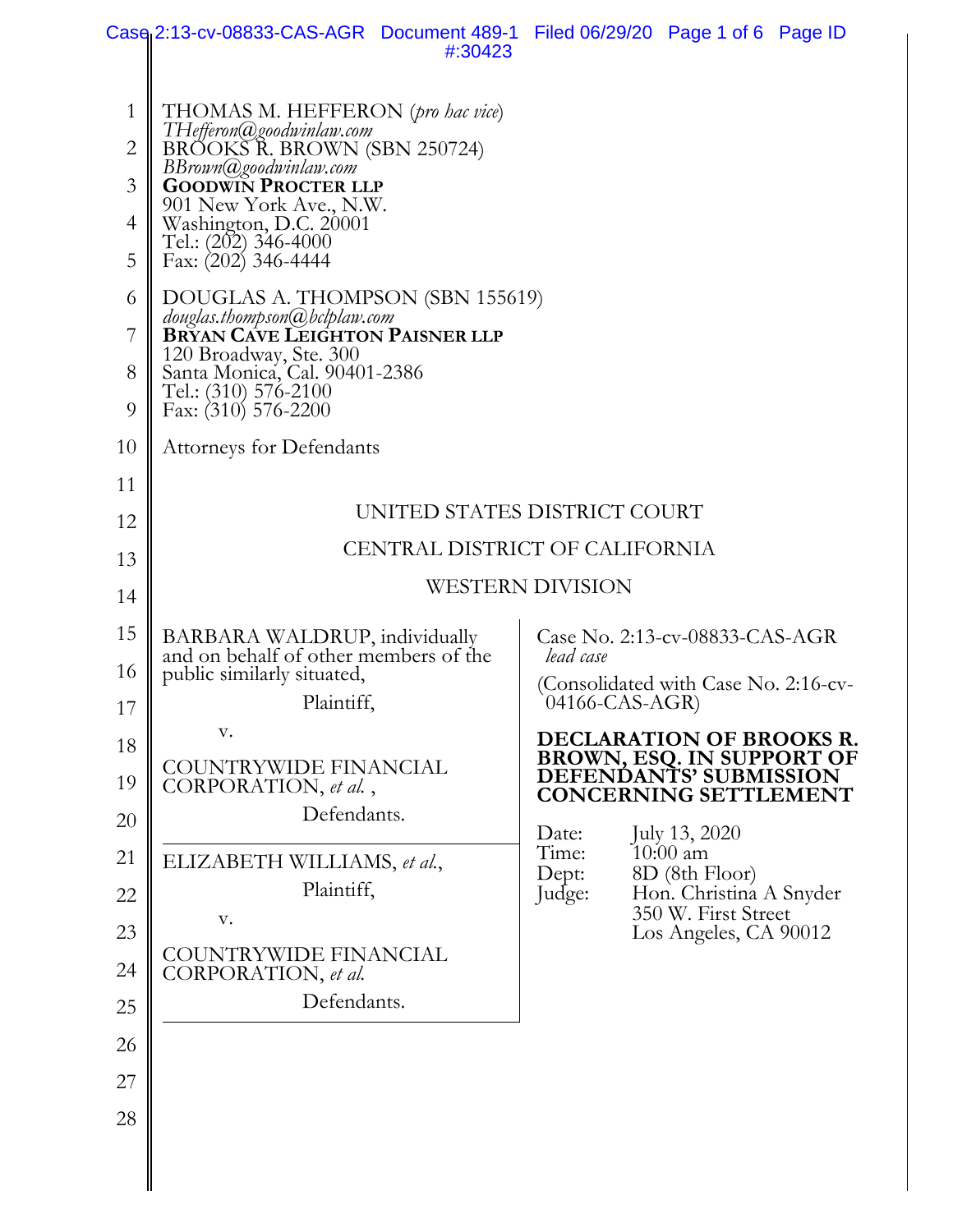### Case 2:13-cv-08833-CAS-AGR Document 489-1 Filed 06/29/20 Page 2 of 6 Page ID #:30424

I, Brooks R. Brown, hereby depose and state as follows:

2 3 1. I am a partner at the law firm of Goodwin Procter LLP, and counsel of record for the defendants in the above-captioned action.

4

5

6

1

2. I am a member of the bars of this Court, the Commonwealth of Massachusetts, State of California, District of Columbia, the United States Supreme Court, and numerous other federal circuit and district courts.

7 8

9

3. Except as indicated below, I make these statements based upon my personal knowledge and/or upon a review of public records and other non-privileged records kept by Goodwin Procter LLP in the regular course of its business.

10 11 12 13 4. I have participated in the defense of over one hundred (100) class action lawsuits, and have been directly involved in the settlement of many such cases. I have significant experience defending class actions, and specialize in the defense of putative class actions against financial services companies.

14 15 16 17 18 19 5. I submit this Declaration in advance of the Court Approval Hearing in this matter scheduled for July 13, 2020 to consider the Parties' Settlement Agreement dated January 21, 2020 (the "Settlement Agreement"), which was preliminarily approved by this Court by Order dated March 30, 2020 (Dkt. No. 475). Capitalized terms in this Declaration shall, unless otherwise defined, have the same meaning as in the Settlement Agreement.

20

# **THE SETTLEMENT**

21 22 6. The settlement negotiations that led to the Settlement Agreement were lengthy, difficult, and time-consuming.

23

25

26

24 7. In 2018, Representative Plaintiffs and Defendants, through their respective counsel, agreed to explore a potential resolution of the Actions with the assistance of a mediator. By this point in the Actions, the Parties had engaged in substantial discovery and motions practice concerning Representatives Plaintiffs' claims against Defendants.

27 28 8. The Parties agreed to mediate with Eric Green (of Resolutions, LLC). From my experience in mediating consumer class actions with Mr. Green, my review of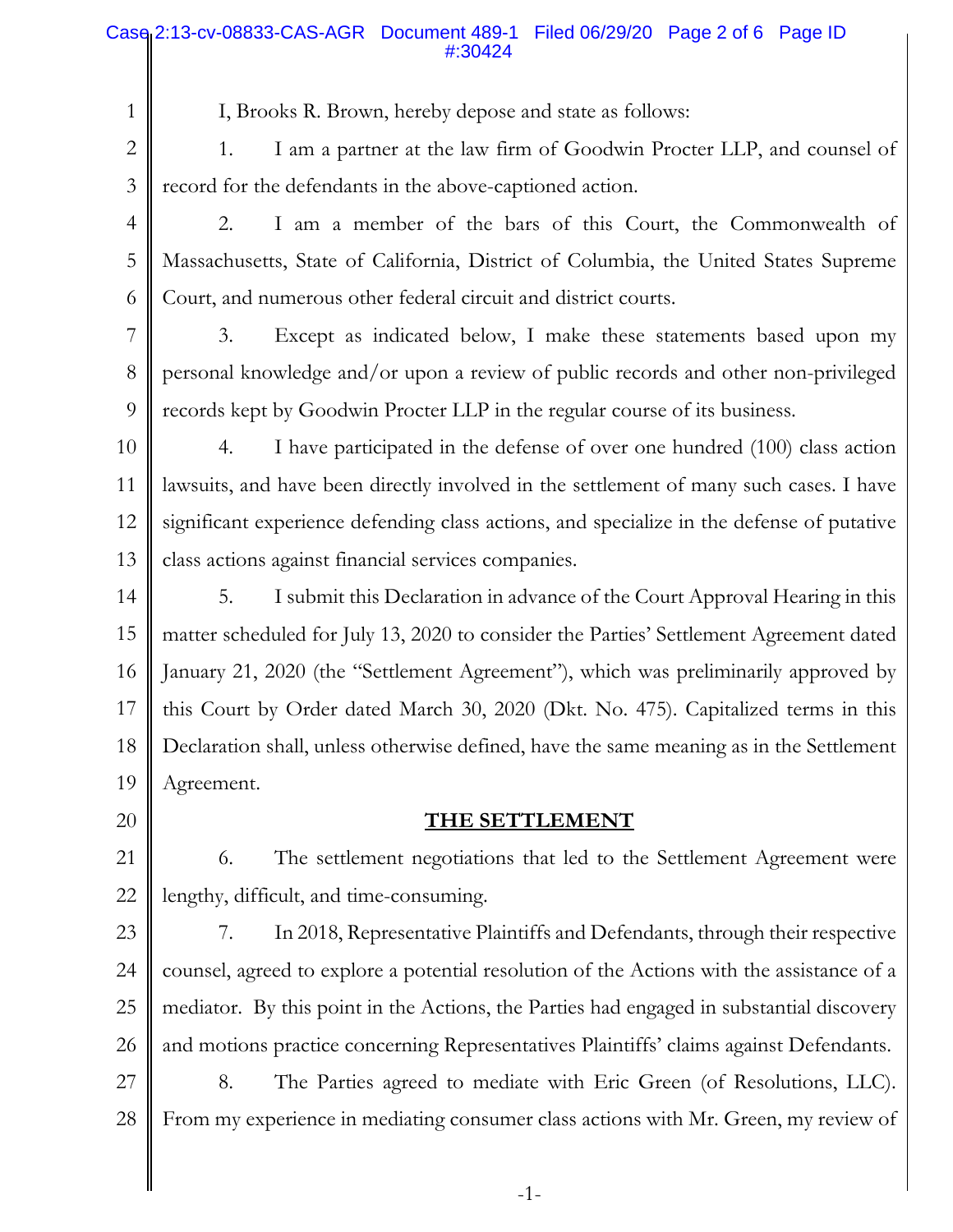### Case 2:13-cv-08833-CAS-AGR Document 489-1 Filed 06/29/20 Page 3 of 6 Page ID #:30425

1 2 3 4 publicly available information about Mr. Green, and my review of Mr. Green's previously filed declaration in this matter (Dkt. No. 457-3), I know that Mr. Green is a nationally recognized mediator, who has successfully mediated numerous complex consumer class actions and other high-profile lawsuits. Dkt. No. 457-3.

5 6 7 8 9. In advance of their first mediation session with Mr. Green, the Parties supplied him with (a) confidential mediation statements outlining their respective settlement positions, (b) relevant orders and pleadings from the Actions, and (c) relevant caselaw concerning certain of the core legal and other issues in the case.

9 10 11 12 10. In February and August 2019, respectively, the Parties participated in two day-long mediation sessions with Mr. Green. These sessions were not successful and confirmed that the Parties had widely divergent views about liability, class certification, merits, and settlement valuation issues.

13 14 15 11. Between August and October 2019, the Parties, through their respective counsel and with the assistance of Mr. Green, had additional settlement discussions by telephone.

16 17 18 19 12. Thereafter, on November 1, 2019, the Parties participated in a third daylong, in-person mediation with Mr. Green in Boston, Massachusetts. At the conclusion of that mediation session, the Parties executed a Memorandum of Understanding (MOU) on the terms of a classwide settlement.

20 21 22 23 13. After executing the MOU, it took the parties nearly three (3) months to draft, negotiate, and execute the Settlement Agreement and related settlement documents. During this period, frequent additional negotiations were necessary over specific terms and language of the Settlement Agreement and related documents.

24 25 26 14. As noted, Countrywide Home Loans, Inc. and Bank of America, N.A., in its capacity as successor to Countrywide Bank, N.A., executed the Settlement Agreement on January 21, 2020.

- 27
- 28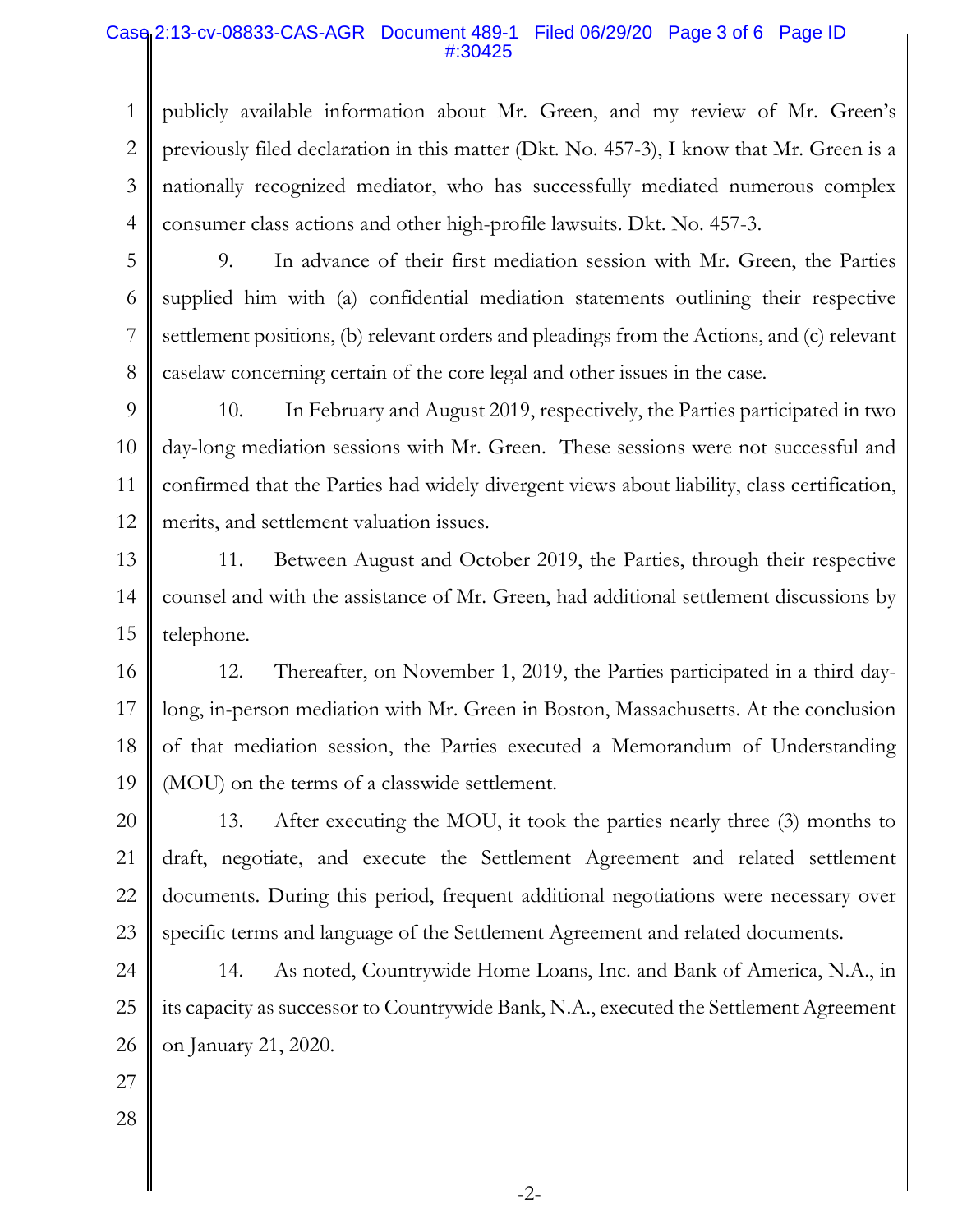### Case 2:13-cv-08833-CAS-AGR Document 489-1 Filed 06/29/20 Page 4 of 6 Page ID #:30426

- 1 2 3 15. Thereafter, by Order dated March 30, 2020 (Dkt. No. 475), this Court granted Plaintiffs' motion to preliminarily approve the Settlement Agreement and scheduled the final approval hearing for July 13, 2020 at 10:00 AM.
- 4

### **28 U.S.C. § 1715 NOTICES**

5 6 7 8 9 10 11 12 13 14 15 16 17 18 16. In accordance with 28 U.S.C. § 1715, on February 28, 2020, I, together with firm and Settlement Administrator personnel working under my direction and supervision, caused the requisite notice of the Settlement Agreement and Preliminary Approval Order (the "Section 1715 Notice") to be served on 61 federal and state officials, including the Federal Reserve Bank, the Office of the Comptroller of the Currency, the Consumer Financial Protection Bureau, the Attorney General of the United States, and the Attorneys General of the 50 states. *See also Declaration of Cameron R. Azari, Esq.* at 3-4 and Attachment 1 (May 11, 2020) (Dkt. No. 479-5); *Declaration of Stephanie J. Firereck, Esq.* at 1-4 and Attachments (May 11, 2020) (Dkt. No. 479-5) (collectively, the "Azari and Firereck Declarations"). A true and correct copy of the Section 1715 Notice (without exhibits) I caused to be served upon these entities with assistance from the Settlement Administrator and other information and records concerning that service are set forth in the Azari and Firereck Declarations and the attachments thereto. *Id.*

19 20 21 22 17. To date, I have not received (and I am not aware of my office having received) any objection, inquiry, or other response to the Section 1715 Notice other than two requests for the password for the encrypted disk of materials that accompanied the Notice.

- 23
- 

### **LITIGATION**

24 25 26 27 28 18. During the more than six-year period between the filing of the Waldrup Action and the time the Settlement Agreement for the Actions was executed on January 21, 2020, and as a review of the dockets in the Actions confirms, the parties engaged in extensive motion practice, fact and expert discovery, and other litigation proceedings in this case. These proceedings included, without limitation, the litigation and resolution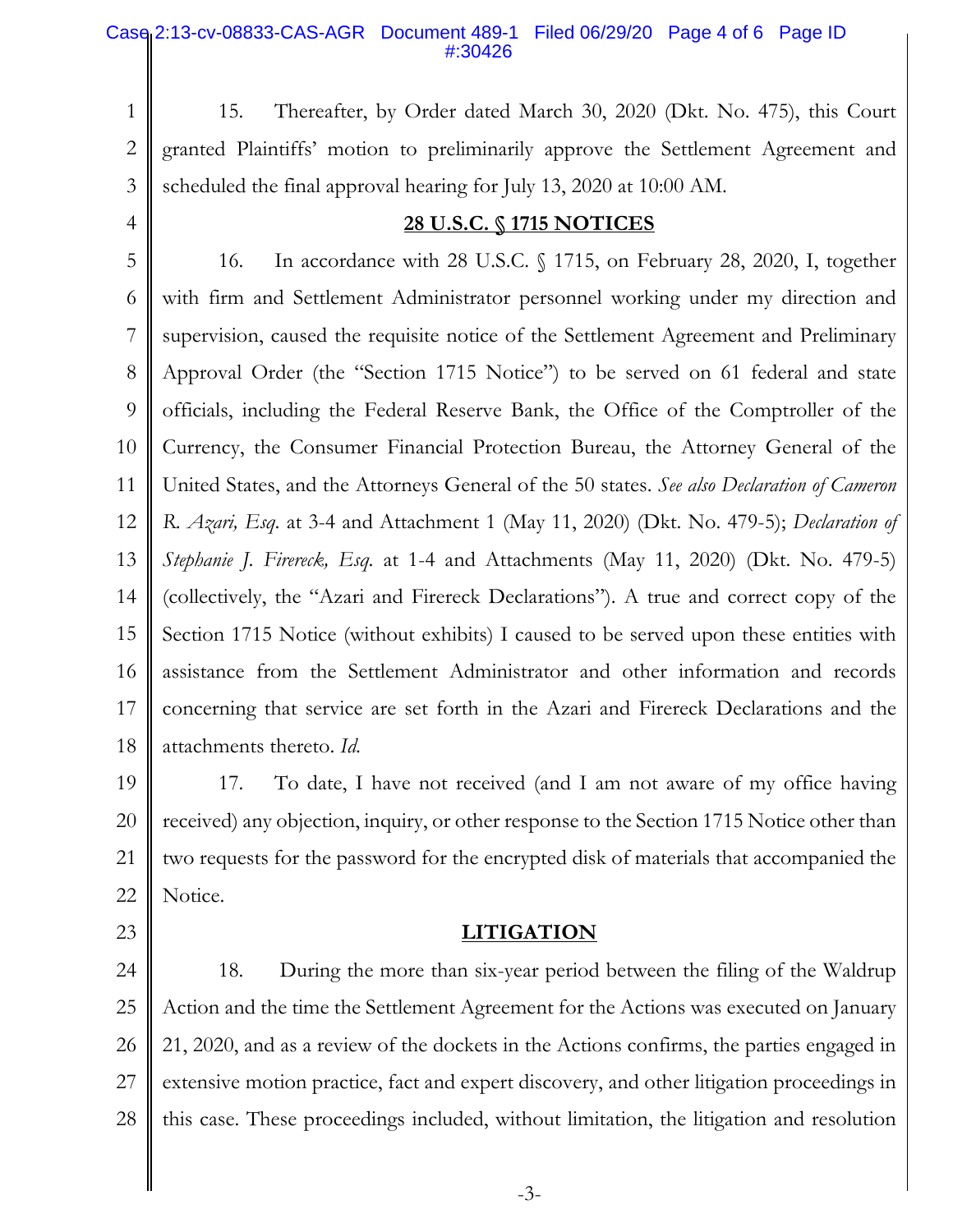#### Case 2:13-cv-08833-CAS-AGR Document 489-1 Filed 06/29/20 Page 5 of 6 Page ID #:30427

1 2 3 4 5 6 7 of multiple motions to dismiss, exchanging and responding to extensive written fact and expert discovery, conducting numerous fact and expert witness depositions, litigation and resolution of Representative Plaintiffs' motion for class certification, litigation and resolution of Defendants' FED. R. CIV. P. 23(f) petition to the Ninth Circuit, briefing of Defendants' motions for summary judgment and for decertification of the class, and the parties' extensive settlement negotiations leading up to, at and following the multiple mediations with Mr. Green.

8 9 10 11 12 13 19. Through these extensive proceedings, the Parties were able to acquire a well-developed understanding of the legal and factual issues in the case, and explore their respective factual and legal positions in detail. And, the Defendants demonstrated that they had numerous class certification and merits defenses that exposed Representative Plaintiffs to a substantial risk of recovering nothing for themselves and/or the Class in the absence of settlement.

14

### **SUBMISSIONS BY SETTLEMENT CLASS MEMBERS**

15 16 17 18 19 20 21 22 23 24 20. According to review of the docket for this matter as of today's date (approximately, two (2) weeks after the June 15, 2020 deadline for objections set by this Court), there has been only three (3) objections to the Settlement filed with this Court. In addition, other than a single communication from a class member purporting to be an objection which I provided to the Settlement Administrator I have not received (and I am not aware of my office having received) any other purported objections to the Settlement. Nor have I received (or, to my knowledge, my office received) any communications (written or oral) concerning the Settlement from any member of the Settlement Class (or anyone acting or purporting to act on behalf of any member of the Settlement Class).

25 26 27 28 21. I understand that Class Counsel and the Settlement Administrator each have received correspondence from a Class Member purporting to be an objection to the Settlement. This correspondence, however, does not meet the requirements for a Valid Objection set forth in this Court's Preliminary Approval Order, the Settlement

-4-